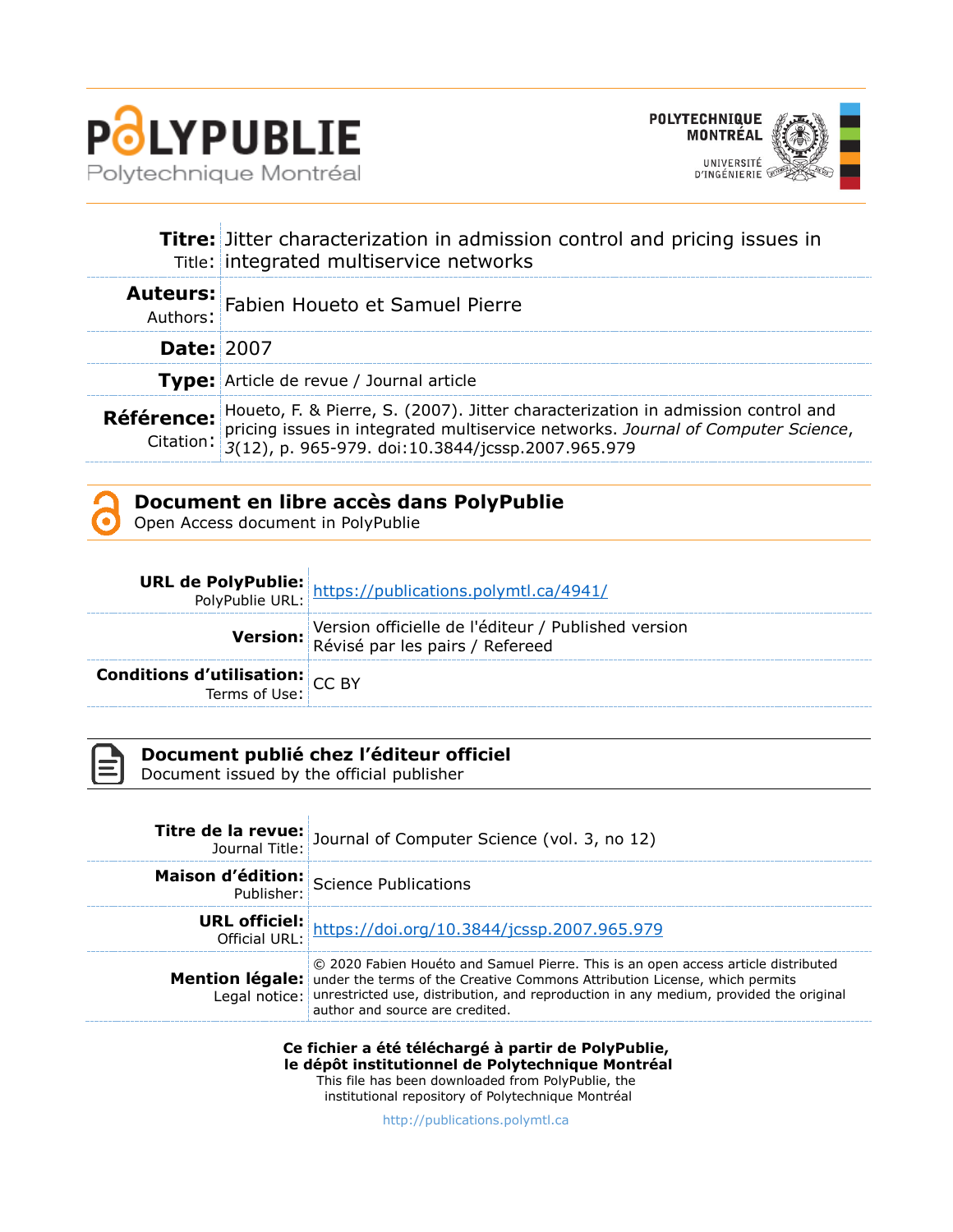Journal of Computer Science 3 (12): 965 - 979, 2007 ISSN 1549-3636 © 2007 Science Publications

## **Jitter Characterization in Admission Control and Pricing Issues in Integrated Multiservice Networks**

Fabien Houéto and Samuel Pierre Mobile Computing and Networking Research Laboratory (LARIM Department of Computer Engineering, Ecole Polytechnique of Montreal, P.O. Box 6079 Station Centre-ville, Montréal, Que., Canada H3C 3A7

**Abstract:** This paper analyses the pricing framework of multiservice networks and proposes an improved pricing scheme based on the effective bandwidth concept for taking into account quality of service parameters. Based on the deficiencies noted in the classical effective bandwidth scheme (intolerance to user uncertainty and no guarantee on jitter), we propose an improved charging function which gives more flexibility to the user and we introduce an additional constraint to take into account an eventual guarantee on the jitter or delay variation. We also extended the effective bandwidth pricing scheme to the case with guaranteed jitter, in order to take into account and better deal with the various QoS parameters to be considered in 3G networks. Our proposed charging function improves the classical effective bandwidth scheme, while remaining simple in that it requires that the network only monitors the average rate and duration of each connection. It is also fairer than the classical effective bandwidth scheme as it is more flexible related to user uncertainty and the incentive to an efficient use of network resource is preserved. The constraint on the guaranteed jitter was also tested and proved to be viable.

**Key words:** Guaranteed jitter, connection admission control, effective bandwidth pricing, multiservice networks, third-generation networks

### **INTRODUCTION**

 In recent years, a variety of mobile computers equipped with wireless communication devices have become popular. Mobile users want to have diverse services and applications handy. These services include file transfer, videoconferencing, electronic mail, graphical user interfaces, remote file systems, etc. They require different levels of quality of service (QoS) measured in terms of delay, jitter, transmission error rate. Broadband technologies have emerged, making possible the integration of data, voice and multimedia applications.

 The concept of multiservice cellular network is then used to denote the integrated infrastructure dedicated to support these applications and services. In fact, multiservice networks refer to networks carrying multimedia, voice, data and video traffic<sup>[1,2]</sup>. Their architecture integrates broadband and wireless mobile networks such that they are suitable for multimedia and mobile applications with bursty traffic<sup>[1]</sup>.

 The convergence of the Internet, the multiservice network and the traditional POTS (Plain Old Telephone Service), raised the problem of charging and pricing. Learning from the Internet, network operators are now aware that pricing is needed not only to recover costs, but also as a method of control. Therefore, in the last five years, a whole series of research<sup>[3-6]</sup> has been done in the pricing and charging area. However, these works are more or less adapted to the third-generation solutions with various QoS guarantees.

 With the end of the public funding of the Internet, the problem of tariffs in computer networks became crucial. The transition towards a commercial Internet emphasized the need to cover the infrastructure costs through an access cost and possibly a usage-based cost. Therefore, numerous papers have been published on Internet engineering and economics; they give a good overview and introduction to the various models and frameworks<sup>[7]</sup>. We refer the reader to references<sup>[3-6]</sup> for a more detailed and complete review of pricing schemes.

 Generally, users can be billed according to several factors going from the type of service to the usage via the allocated resources (or a measurement such as effective bandwidth), the duration of the call, the flow,

**Corresponding Author:** Samuel Pierre, Department of Computer Engineering, Ecole Polytechnique of Montreal, P.O. Box 6079, Station Centre-ville, Montréal, Que., Canada H3C 3A7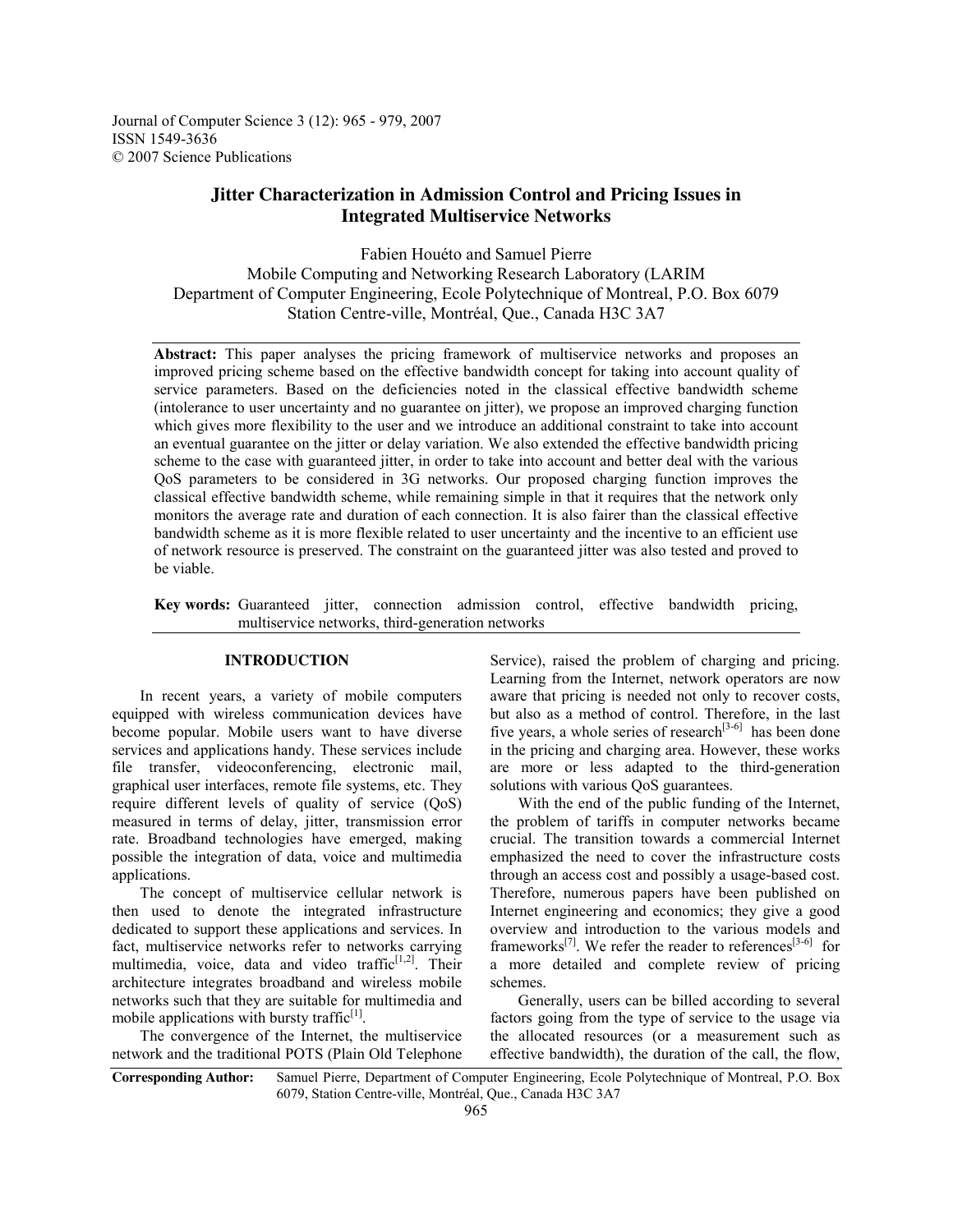the call beginning, the distance, the number of calls, etc. Often, the price is given as a function of a combination of several of these factors.

 Globally, pricing schemes can be gathered in two categories:

- Static pricing: this kind of pricing sets a flat fee per unit of resource that is independent of the resource usage or the network state. The fixed price can also be an average resulting from a dynamic scheme.
- Dynamic pricing: the price is in general per unit of resource and varies with the network state.

 The effective bandwidth pricing is a dynamic pricing scheme based on the concept of effective bandwidth $[8-14]$ . Basically, the idea is to apply a tariff including a price per unit of time, a price per unit of volume and a connection price. At connection time, the user chooses a tariff corresponding to its expected mean rate. If the user sends more or less than the declared rate, it pays a higher price. Even if  $in^{[12]}$  the authors show the efficiency of this model from the competing point of view, some disadvantages are noted. For instance, the user must declare its expected flow, the connection admission algorithm uses the parameters declared by the user; if this latter send more than the declared rate, he/she is penalized at the same time by the loss of its packages and by a higher tariff. A more detailed presentation of the model will be done in later.

 This paper analyses the pricing framework of multiservice networks and proposes an improved pricing scheme based on the effective bandwidth concept by taking into account more QoS parameters.

**2. Basic concepts and background:** In integrated networks, pricing schemes are strongly related to connection admission. Indeed, pricing requires having a good idea of the resources used (or expected to be used) by each connection, which enables a control of connection admission. Generally, connection admission is based on an estimation of the queue/buffer length probability. In this section, we present some concepts related to the estimation of the queue/buffer length probability and its application to connection admission  $control^{[15,16]}$ .

**Cell loss asymptotic:** With the development of ATM, there has been a lot of work to compute the buffer length probability or the asymptotic overflow probability. In this section, we summarize results obtained by Likhanov and Mazumdar<sup>[17]</sup>, extending earlier works from Courcoubetis and Weber<sup>[18]</sup>.

 Consider *N* independent, identical, stationary and ergodic sources, each with input rate  $\lambda_{n,j}$  where *j* refers

to the  $j<sup>th</sup>$  source and *n* to the  $n<sup>th</sup>$  time slot. We assume that the time is discrete and that the input rates have some regularity properties $\left[17\right]$ . The total amount of work offered by the  $j<sup>th</sup>$  source during time interval  $[0,t)$  is t t, j =  $\sum_i$   $\Lambda_{\rm n, j}$ X *1*  $\lambda$ ,  $j = \sum_i A_i$ λ −  $=\sum_{n=1}^{N} \lambda_{n,j}$  and the amount of work offered from all

$$
{}^{n=0}
$$
  
sources is  $X_t^{(N)} = \sum_{k=0}^{N} X_{t,k}$ .

Let  $M_t(s)$  denote the moment generating function of  $X_{t,i}$ , i.e.  $M_t(s) = E[e^{sX_{t,i}}]$ . Suppose that the sources access a buffer of size *NB* with output rate *NC*. The stationary workload  $W^{(N)}$  is given by:  $W^{(N)} = \sup (X^{(N)}_{-t} - NCt)$  $\sup_{t \in \{1,...\}} \sum_{t}$  $X^{(N)} = \sup_{t \in \{1, \ldots\}} \left( X^{(N)}_{-t} - \right)$  $(N)$  ${1,...}$  $S^{(N)}$  = sup  $(X_{-t}^{(N)} - NCt)$  where  $X_{-t}^{(N)}$  denotes

the total numbers of cells arriving in the interval *(-t,0]*. Then as  $N \rightarrow \infty$ ,

$$
P\{W^{(N)} > NB\} = \frac{1}{\sqrt{2\pi N \sigma^2 s_0^2}} e^{-N I_{t_0, t_0}(C, B)} \left(1 + O\left(\frac{1}{N}\right)\right) \tag{1}
$$

where:

$$
-I_{t_o, s_o}(C, B) = \ln(M_{t_o}(s_o)) - (Ct_o + B) s_o
$$
  
=  $\sup_{t} \inf_{s} [\ln(M_t(s)) - (Ct + B) s]$  (2)  
and

$$
\sigma^2 = \frac{\partial^2}{\partial s^2} \log \Bigl(E[e^{sX_{t,1}}] \Bigr) = \frac{M_t''(s_0)}{M(s_0)} - (Ct + B)^2 \qquad (3)
$$

 In the previous definition, by abuse of notation, we suppose that  $0 \leq s_0, t_0 \leq +\infty$ .

In<sup>[19]</sup>, the term  $\sigma^2 s_0^2$  is approximated by  $2I_{t_o,s_o}(C,B)$  . Thus Eq. (1) can be rewritten:  $(1)$ ſ 1  $-NI_{\text{train}}(C,B)$  $(4)$ 

$$
P\{W^{(N)} > NB\} = \frac{1}{\sqrt{4\pi N I_{r_o, s_o}(C, B)}} e^{-N I_{r_o, s_o}(C, B)} \left(1 + O\left(\frac{1}{N}\right)\right)
$$
(4)

**Connection admission control and pricing:** The effective bandwidth concept was introduced by Hui<sup>[20]</sup> and Guerin *et al.*<sup>[21]</sup>. Combined with the work from<sup>[17-</sup>  $19$ <sup>19</sup>, it is used by Kelly *et al.*<sup>[8,10,22]</sup> in their investigation of linear acceptance region for certain buffered resources and in the design of pricing schemes. We recall some results obtained by Courcoubetis *et al.*<sup>[23]</sup>.

**Many source types without priority:** Suppose that the arrival process at a broadband link is the superposition of independent identically distributed sources of *J* types. Let  $N_i = Nn_i$ ,  $i = 1, \ldots, J$ , be the number of sources of type *i* and let  $n=(n_1, ..., n_i, ..., n_j)$  (the  $n_i$  are not necessarily integers). The link is serviced by a buffer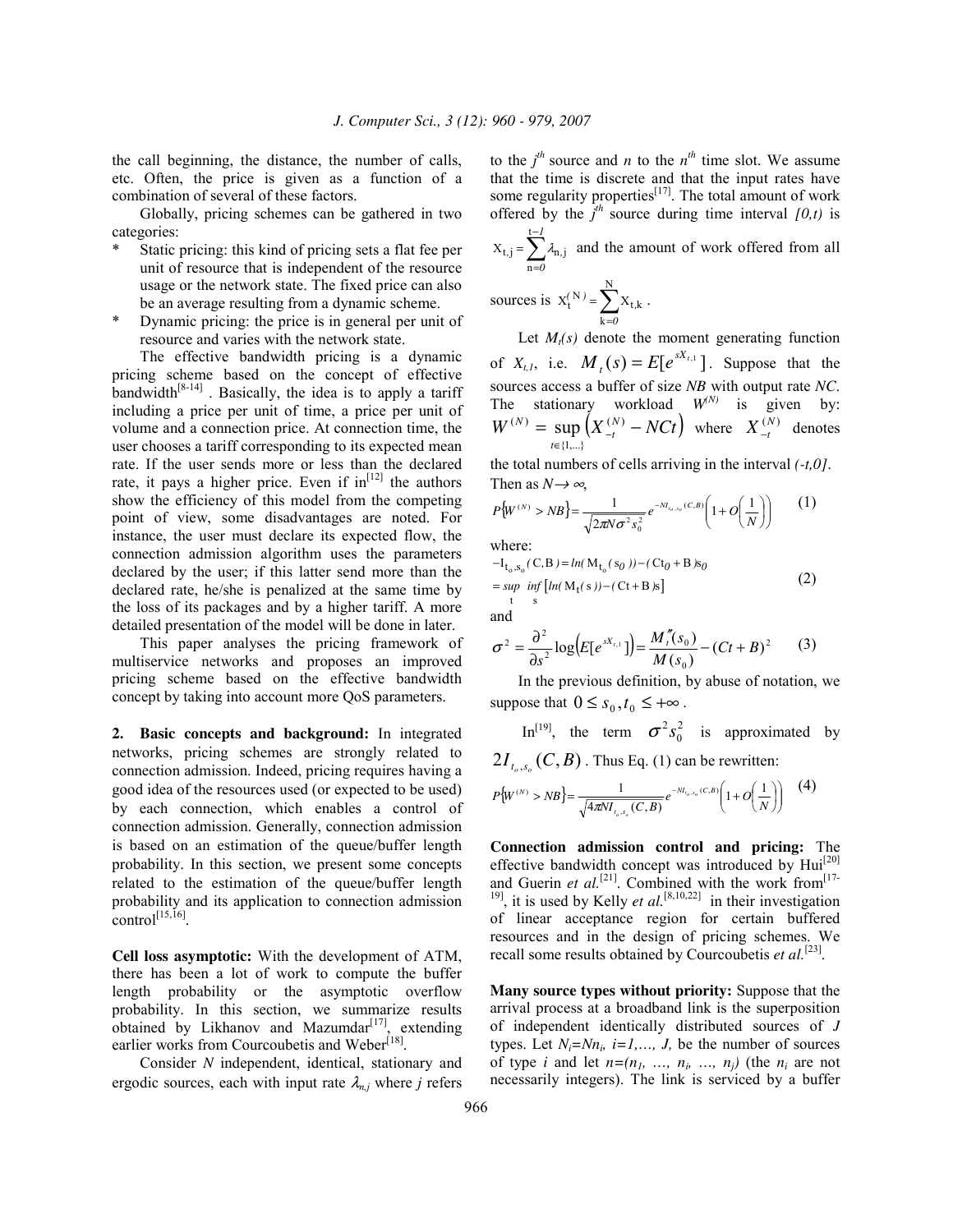*NB* at rate *NC*. Parameter *N* is the scaling parameter (size of the system).

 Adapting the notations from the previous section, we define  $X_{t,i}$  as the total amount of work offered by a source of type *j* during time interval  $[0,t)$  and  $M_{t,j}(s)$  as the moment generating function of  $X_{t,i}$ , i.e.,  $M_{t,j}(s) = E[e^{sX_{t,j}}]$ , where *E* is the expected value operator. We recall that *Xt,j* has stationary increments. Then the *effective bandwidth* of a source of type *j* is defined as follows:

$$
\alpha_{j}(s,t) = \frac{1}{st} \log E \left[ e^{sX_{t,j}} \right] = \frac{1}{st} \log(M_{t,j}(s))
$$

where *s, t* are system parameters which are defined by the context of the source.

 More precisely, *s* and *t* are defined by Eq. (2), which can be rewritten;

$$
-I_{t_o, s_o}(C, B) = s_0 t_0 \sum_{j=1}^{J} n_j \alpha_j (s_0, t_0) - (Ct_0 + B) s_0
$$
  
= 
$$
\sup_{t} \inf_{s} \left[ st \sum_{j=1}^{J} n_j \alpha_j (s, t) - (Ct + B) s \right]
$$
 (5)

 Consider the QoS constraint on the overflow *probability to be <i>P*(*overflow*)≤*e*<sup>-γ</sup> and assume γ=*Nγ*<sub>0</sub>. If a point  $(N_1, ..., N_i) = (Nn_1, ..., Nn_i)$  satisfies:

$$
\sum_{j=1}^{J} n_j \alpha_j(s, t) \le C + \frac{1}{t} (B - \frac{\gamma_0}{s}) = C^*
$$
 (6)

where  $s_0$  and  $t_0$  are defined by Eq. (5), then the QoS constraint on the overflow probability  $P(overflow) \le e^{-\gamma}$ is satisfied. Thus Eq. (6) defines an acceptance region.

 By taking into account the results presented in the previous section (Eq.(4)), the acceptance region can be improved as follows:

$$
\sum_{j=1}^{J} n_j \alpha_j(s, t) \le C + \frac{1}{t} (B - \frac{\gamma_0'}{s}) = C_{B-R}^* \tag{7}
$$
  
where 
$$
\frac{1}{2} \log(4\pi V \gamma_0)
$$

where  $I_{t_0, s_0}(C, B) \approx \gamma_0 - \frac{2}{2} \frac{\log(4\pi N \gamma_0)}{1} = \gamma_0$ 0  $_{,s_{a}}(C,D)\simeq r_{0}$ 2 1  $(C, B) \approx \gamma_0 - \frac{\frac{1}{2} \log(4\pi N \gamma_0)}{1} = \gamma_0$ γ  $\gamma_0 - \frac{2}{2} \frac{\log(4\pi N \gamma_0)}{1} = \gamma_0'$ +  $\approx \gamma_0$  – *N*  $I_{t_o,s_o}(C,B)$ 

Let's suppose that we have one type  $j_l$  of traffic which is invoiced at a per unit time charge  $f_i$ . If the network operator has  $n<sub>l</sub>$  connections  $j<sub>l</sub>$ , then it chooses its price  $f_I$  so that it satisfies:

(O1): 
$$
\max f_1 n_1
$$
 under  $n_1 \alpha_1 (s_1, t_1) \leq C + \frac{1}{t_1} (B - \frac{\gamma}{s_1}) = K_1$ 

The solution is  $f_1 = \lambda_1 \alpha_1$  where  $\lambda_1$  is the Lagrange coefficient associated with the constraint.



Fig. 1: Priority queuing system



Fig. 2: Equivalent priority queuing system

 More generally, suppose we have two types *j1* and  $j<sub>2</sub>$  of traffic. The connection admission constraint can be expressed at least locally as a linear constraint  $n_1\alpha_1 + n_2\alpha_2 \leq C$ , where  $n_1$ ,  $n_2$  are the number of connections of types  $j_l$  and  $j_2$ , whereas  $\alpha_1$ ,  $\alpha_2$  and C depend upon the quantities of network resources and the statistical characteristics of types *j1* and *j<sup>2</sup>* connections. The coefficients  $\alpha_1$ ,  $\alpha_2$  are the "effective bandwidths". In a competitive equilibrium, the overall social welfare  $u(n_1, n_2)$  is maximized subject to this linear constraint. By social welfare, we mean the sum of all user benefits. By formulating the Lagrangian optimization problem, i.e., maximize  $u(n_1, n_2) - \lambda \alpha_1 n_1 - \lambda \alpha_2 n_2$  with respect to  $n_i$  and *n2*, one can see that the optimum is reached when usage price  $\lambda \alpha_1$  and  $\lambda \alpha_2$  are posted and  $n_1$  and  $n_2$  are chosen in a decentralized way. Therefore, the proposed tariff should be proportional to the effective bandwidth and hence to the consumed resources.

**Many source types with priority:** Sometimes, different levels of quality of service are provided to different classes of traffic. Suppose for example, that traffic classes are partitioned into two sets,  $J_1$  and  $J_2$ .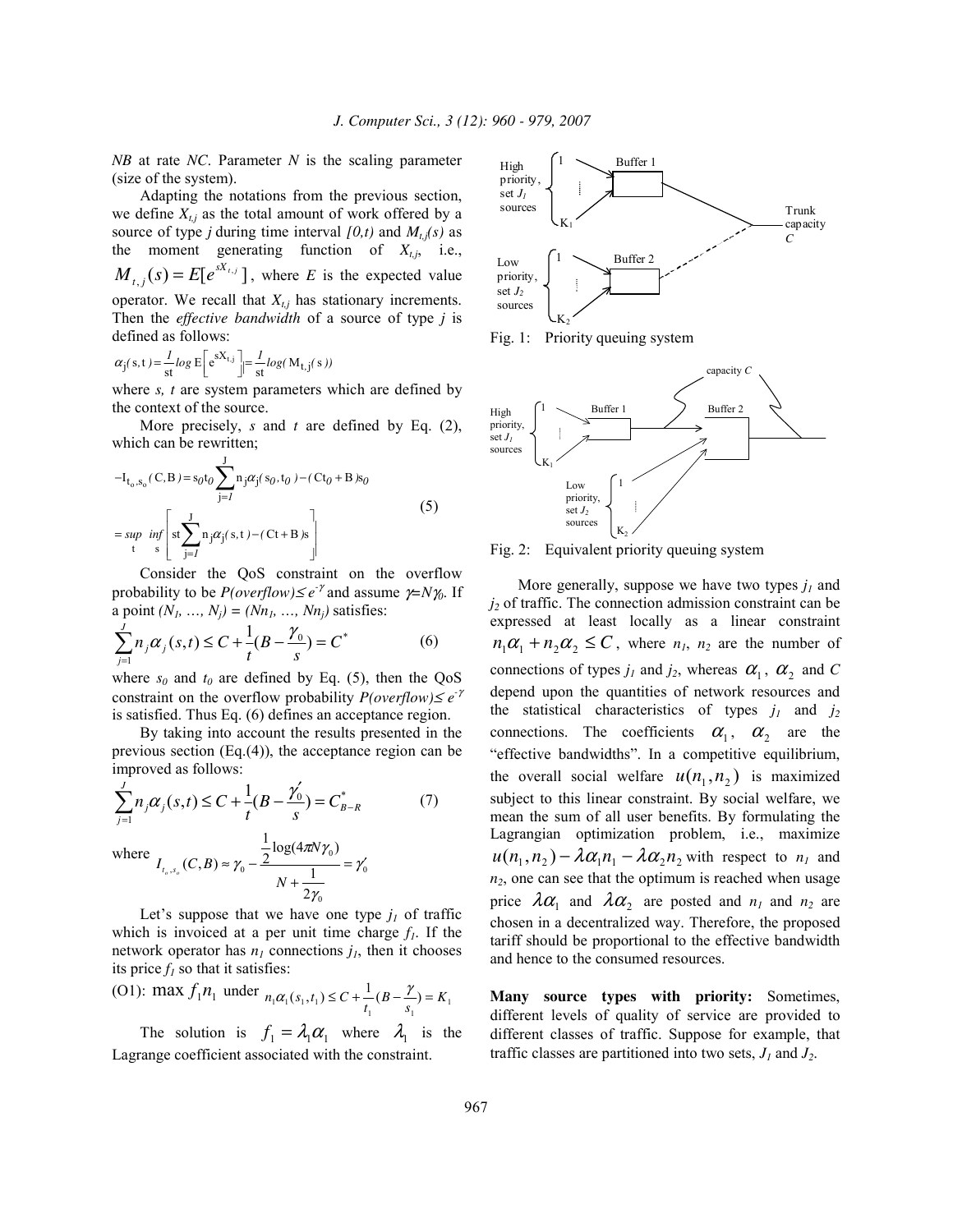Service is FCFS (First Come, First Served), except that traffic sources with  $i \in J_I$  are always given priority over traffic sources with  $j \in J_2$ . Figure 1 is an illustration.

 In Fig. 1, Buffer 1 is serviced at rate *C*, whenever it is not empty or a  $J<sub>l</sub>$  source is transmitting. Only timevarying residual bandwidth, if any, is available for Buffer 2 service.  $In^{[24]}$ , the system presented in Fig. 1 is shown to be equivalent to the one in Fig. 2.

If we suppose, that for  $i \in J_1$ , there is a QoS guarantee on the delay of the form:

$$
P(delay > B_1 / C) \leq e^{-\gamma_1},
$$

and that for all sources, there is a QoS guarantee on cell loss rate:

 $P(bliffer overflow$   $\leq e^{-\gamma_2}$ , and by noticing that  $P(delay > B_1 / C) = P(buffer B_1 overflows),$  we can repeatedly apply Eq. (6) or (7) and obtain two constraints of the form:

$$
\sum_{j \in J_1} n_j \alpha_j (s_1, t_1) \le K_1
$$
\n
$$
\sum_{j \in J_1 \cup J_2} n_j \alpha_j (s_2, t_2) \le K_2
$$
\n(8)

where  $K_1$  and  $K_2$  are defined by Eq. (6) or (7). The  $s_i$ ,  $t_i$  are the appropriate extremising values.

**Effective bandwidth pricing implementation:** The proposed tariff, even though simple and efficient, is not easy to implement in a decentralized way.  $In<sup>[8,9]</sup>$ , the authors investigated a simple implementation in which the charge per unit time for a connection of type *j* can be expressed as a linear function of the form:

 $f(X) = a_0 + a_1 g_1(X) + ... + a_L g_L(X) = a_0 + a^{\perp} g(X)$ 

where  $g_1(X),..., g_L(X)$  are measurements taken from the observation of  $X = (X_1,...,X_T)$ , the subscript of *X* referring to the discrete time 1,…,T, or some functions of those measurements and  $\perp$  is the transpose symbol. Here *X* and  $a_0$ , ...,  $a_L$  depend on *j* and hence perhaps on policing parameters like the mean rate for sources of type *j*, but the dependence on *j* is not written for greater simplicity.

 Suppose that *X* has stationary increments,  $X \in \chi(h)$ , for a given set  $\chi(h)$ parameterized by some vector *h* and the measurements satisfies  $E[g(X)] = m$  for a given tuple *m*. Let  $\overline{Q}_{g(X)}(m,h)$  be the following upper bound:



*E(g(X))=m*

Fig. 3: Effective bandwidth and bounds as a function of *m* 

$$
\overline{Q}_{g(X)}(m,h) = \sup_{X: E(g(X)) = m; X \in \mathcal{X}(h)} \{E[e^{sX[0,t]}]\}
$$
(10)

with 
$$
g(X) = \frac{1}{T} \sum_{i=1}^{T} X_i
$$
,  $X[0, t]$ , the total load generated

within the *[0,t]* interval and

$$
\overline{\alpha}(m,h) = \frac{1}{st} \log \overline{Q}_{g(X)}(m,h)
$$
\n(11)

 $\overline{\alpha}(m,h)$  is concave in *m*.

Figure 3 shows how the effective bandwidth might be bounded by a linear function of the measured parameter,  $E(g(X))$ . *m* and *h* can be thought of as respectively the mean and peak rate of the source.

 The rest of the paper will be constrained to the case *L*=*I* and  $g_1(X) = \frac{1}{T} \sum_{i=1}^{T}$  $=\frac{1}{\pi}\sum_{i=1}^{T}$  $g_1(X) = \frac{1}{T} \sum_{i=1}^{T} X_i$  $\Gamma_1(X) = \frac{1}{T} \sum_{i=1}^{T} X_i^{[8,9]}$ . In this case, the total charge is just a function of the total number of cells carried and through  $a_0$ , the duration of the connection. Thus the network operator publishes a set of possible tariff pairs  $(a_0(m), a_1(m))$  defining tangents to the bound on the effective bandwidth  $\overline{\alpha}(m, h)$  and given his contract, the user chooses the pair  $(a_0/m_e)$ ,  $a_1/m_e$ ) corresponding to the expected mean rate  $m_e$  of his connection in order to minimize his charge. This pair  $(a_0(m_e), a_1(m_e))$  corresponds to the tangent of  $\overline{\alpha}$  at point *t*  $m_e = \frac{X_t}{A}$ . The user price per unit of time is then  $\bar{\alpha}$  .

**Effective bandwidth pricing analysis:** The effective bandwidth scheme has been developed as a measure of a connection's resource usage at one switch. However, it can also be used as a measurement along a route through the network because, often in the network,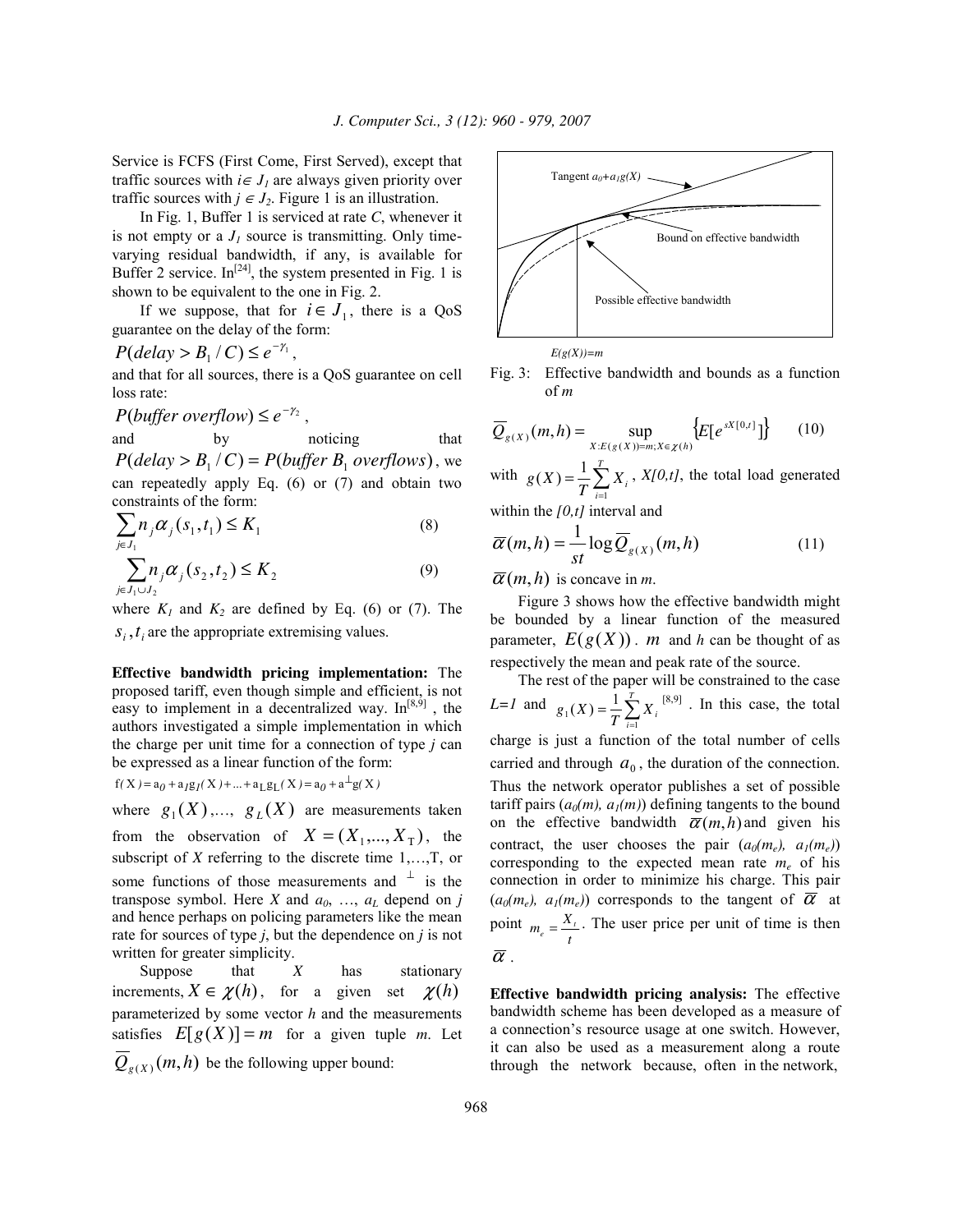there is a bottleneck which provides the binding constraint. Moreover, the effective bandwidth at the bottleneck link is often not affected by the multiplexing which takes place in previous buffers. Finally, the *s* and *t* parameters can be used to fine tune the effective bandwidth measurement and capture the overall performance of the network<sup>[9]</sup>.

 The effective bandwidth pricing has some intrinsic properties of fairness and incentive compatibility. The fairness properties are implemented by the fact that the charge for a connection is proportional to the bound on the effective bandwidth  $\overline{\alpha}$ . However, the computation of  $\overline{\alpha}$  is generally extremely hard. Therefore, in practice, an approximation  $\overline{\alpha}'$  of  $\overline{\alpha}$  is used. In<sup>[25]</sup>, Siris presented three simple approximations: an on-off bound which depends solely on the connection's peak rate *h* and its mean rate *m*, a simple and tighter bound based on the leaky bucket algorithm and an inverted *T* approximation. Fortunately, the usage of  $\overline{\alpha}'$  instead of  $\overline{\alpha}$  preserves the fairness properties.

The incentive compatibility is reached through a cycle. The networks operator posts tariffs that have been computed for the current operating point on the basis of the parameters *s* and *t*. These tariffs provide incentives to the customers to change their contracts in order to minimize their anticipated costs. Under these new contracts, the operating point of the system moves since the network operator must guarantee the performance requirements of these new contracts. The network operator will calculate new tariffs for the new operating point and this interaction will continue until an equilibrium is reached.  $In^{[9]}$ , it is shown that this equilibrium exists even when the bound  $\overline{\alpha}$  is replaced by  $\overline{\alpha}'$  and this equilibrium is a point maximizing social welfare.

 Finally, the pricing scheme is simple as it requires only the monitoring of the mean rate of a connection.

 Nevertheless, in the case of a user whose measured mean rate does not correspond to his declared mean rate, the connection is penalized twice, once by being charged a higher rate  $(E(f_{m,h}(X)) \ge \overline{\alpha}(E(g(X)), h))$ and secondly by some of his packets being dropped by the conformance algorithm. Moreover, we recall that the excess charge is done based on an already conservative bound  $\overline{\alpha}(E(g(X)),h)$ . We will thus try to propose a charging function whose excess charge is smaller while preserving the "good" properties of the linear charging function.

 The present charging scheme is certainly fair since the tariff is proportional to the user's resource usage in the basic case of guaranteed cell loss probabilities. Section 2.2.2 shows how the constraints could be extended in the case of guaranteed delay and cell loss probability (Eq. (8) and (9)). However, there is no constraint to take into account an eventual guarantee on the jitter or delay variation. In the following, we will also propose a constraint for the case of guaranteed jitter and then will extended the effective bandwidth pricing to the case with guaranteed delay, jitter and cell loss probability.

**3. Our proposed charging function:** Suppose that *X*  has stationary increments,  $X \in \chi(h)$ , for a given set  $\chi(h)$  parameterized by some vector *h* and the measurement satisfy  $E[g(X)] = m$ . We recall that  $Q_{g(X)}(m,h)$  is the following upper bound:

$$
\overline{Q}_{g(X)}(m,h) = \sup_{X: E(g(X)) = m; X \in \chi(h)} \{E[e^{sX[0,t]}]\}
$$
 with  

$$
g(X) = \frac{1}{T} \sum_{i=1}^{T} X_i
$$

and  $\overline{\alpha}(m,h) = \frac{1}{st} \log \overline{Q}_{g(X)}(m,h)$  (*s, t* are considered fixed).

 We also recall that we firstly consider a tariff function of the form:

$$
f(X) = a_0 + a_1 g(X)
$$
 (12)

with 
$$
a_0 = \overline{\alpha}(m, h) - m \frac{\partial}{\partial m} \overline{\alpha}(m, h)
$$
,  $a_1 = \frac{\partial}{\partial m} \overline{\alpha}(m, h)$ .  $m$ 

and *h* could respectively be interpreted as the mean and the peak rate of the source. We suppose that the peak rate *h* is fixed by the type of the connection as specified by the 3GPP group<sup>[26]</sup> and the user is allowed to choose *m*. For the sake of simplicity, we note  $\overline{Q}_{g(X)}(m) = \overline{Q}_{g(X)}(m,h)$  and

$$
\overline{\alpha}(\overline{Q}_{g(X)}(m)) = \overline{\alpha}(m,h) = \frac{1}{st} \log \overline{Q}_{g(X)}(m,h) \cdot
$$

 Our goal is then to propose a charging function whose excess charge is smaller while preserving the "good" properties of the linear charging function. Therefore, we will try to use the concavity of the logarithm function to develop a "better" charging function as it would be less sensitive to the user imprecision without requiring more measurements. Consider

$$
h_{\overline{Q},m}(m_r) = \overline{\alpha}(\overline{Q}_{g(X)}(m)) + \lambda_{I,\overline{Q}}(\overline{Q}_{g(X)}(m_r))
$$
  
\n
$$
-\overline{Q}_{g(X)}(m)) + \lambda_{2,\overline{Q}}(\overline{Q}_{g(X)}(m_r))
$$
  
\n
$$
-\overline{Q}_{g(X)}(m_r)^2 + \lambda_{3,\overline{Q}}(\overline{Q}_{g(X)}(m_r) - \overline{Q}_{g(X)}(m_r))^3
$$
\n(13)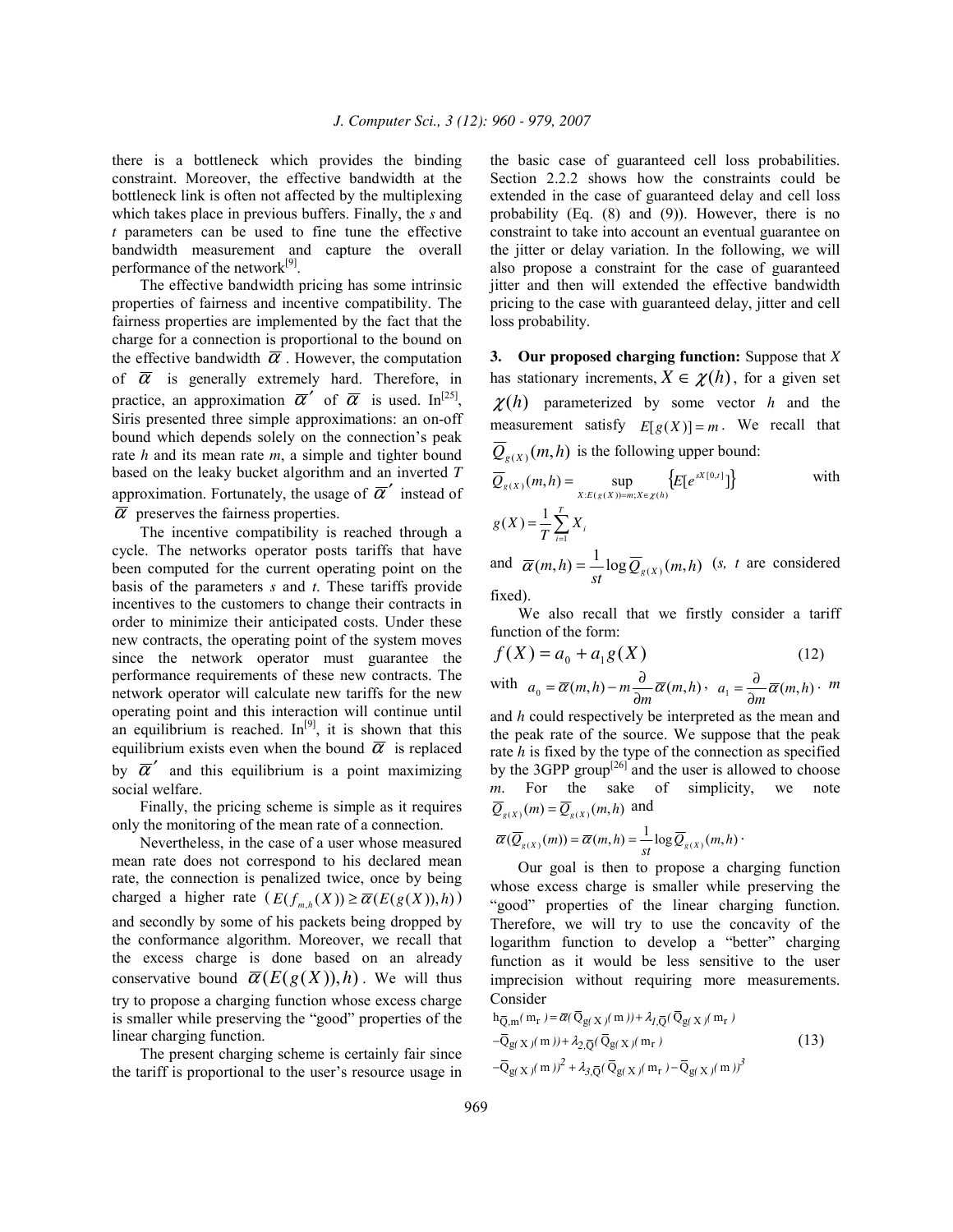with

$$
\lambda_{1,\overline{Q}} = \frac{\partial \overline{\alpha}}{\partial \overline{Q}} \Big|_{\overline{Q}_{g(X)}(m)} = \frac{1}{st \overline{Q}_{g(X)}(m)},
$$
\n
$$
\lambda_{2,\overline{Q}} = \frac{1}{2!} \frac{\partial^2 \overline{\alpha}}{\partial \overline{Q}^2} \Big|_{\overline{Q}_{g(X)}(m)} = -\frac{1}{2st (\overline{Q}_{g(X)}(m))^2},
$$
\n
$$
\lambda_{3,\overline{Q}} = \frac{1}{3!} \frac{\partial^3 \overline{\alpha}}{\partial \overline{Q}^3} \Big|_{\overline{Q}_{g(X)}(m)} = \frac{1}{3st (\overline{Q}_{g(X)}(m))^3} \text{ and } m \text{ is the mean}
$$

rate declared by the user at the connection set-up, while  $m_r$  is the real mean rate measured by the network. Figure 4 shows how our charging function bounds the effective bandwidth and the linear tariff function within a given neighborhood.



Fig. 4: Proposed charging function

 $h_{\overline{Q},m}$  is the Taylor expansion of  $\overline{\alpha}$  in the neighbourhood of  $\overline{Q}_{g(X)}(m)$ .

 Notice that the proposed function is as simple as the initial linear function given that the network only needs to monitor the connection mean rate. Indeed, if we have an expression for  $\overline{Q}_{g(X)}(m, h)$ , we can calculate  $h_{\overline{Q},m}$  directly from the measured mean rate *g(X)* by using a polynomial function. The polynomial function used is of higher degree than in the case of Eq. (12), but it is only a function of the measured rate  $g(X)$ . In the cycle to reach the incentive compability, the coefficients of the function can be computed once at the beginning of each round. In fact, we used a series expansion which is a function of the effective bandwidth bound with the supremum  $\overline{Q}_{g(X)}(m, h)$  of the moment generating being the free parameter rather than the mean rate *m*, because  $Q_{g(X)}(m, h)$  does not have a closed form. In practice, many approximations of  $Q_{\varphi(X)}(m, h)$  are used (see Appendix). Therefore, the proposed function is more general since it can be

adapted to the available approximation of  $Q_{\sigma(X)}(m, h)$ . Otherwise, for each approximation of  $Q_{\varphi(X)}(m, h)$ , we need to develop a new charging function. The other properties of the proposed functions are:

**Lemma 1:**  $h_{\overline{Q}, m}(m_r)$  is greater or equal to  $\overline{\alpha}(Q_{g(X)}(m_r))$  with equality when  $m_r = m$ . The proof is given in the Appendix. **Lemma 2:**  $h_{\overline{Q}, m}(m_r)$  is increasing in  $m_r$ .

The proof is given in the Appendix.

This lemma means that  $h_{\overline{Q},m}$  preserves a certain fairness as a customer who makes more use of the network is charged more. The quantification of this fairness is left for further studies. However, as already said, in practice, an approximation  $\overline{\alpha}'$  of  $\overline{\alpha}$  (and hence an approximation  $\overline{Q}'_{g(X)}(m)$  of  $\overline{Q}_{g(X)}(m)$  is used. The approximations  $\overline{Q}'_{g(X)}(m)$  of  $\overline{Q}_{g(X)}(m)$ should be increasing so that  $h_{\overline{Q}',m}(m_r)$  could still be guaranteed as an increasing function.  $In^{[25]}$ , Siris presented three simple approximations  $\overline{\alpha}'$  of  $\overline{\alpha}$ . The corresponding approximations  $\overline{Q}'_{g(X)}(m)$  $Q_{\varphi(X)}(m)$  can be directly deduced. In practice, these approximations are "generally" increasing in *m*.

**Lemma 3:**  $h_{\overline{Q}, m}(m_r) \leq f_{m,h}(X)|_{m_r}$  for  $m_r$  in a certain neighbourhood of *m*.

**Proof:** For this proof, we will use the fact that  $Q_{g(X)}(m)$  is concave in *m*. The proof of the concavity of  $\overline{Q}_{g(X)}(m)$  is given in the Appendix. Consider the difference:

$$
h_{\overline{Q},m}(m_r) - f_{m,h}(X)|_{m_r} = \frac{1}{\text{st}\overline{Q}_{g(X)}(m)} (\overline{Q}_{g(X)}(m_r))
$$
  
\n
$$
-\overline{Q}_{g(X)}(m) - (m_r - m) \frac{\partial \overline{Q}}{\partial m}|_{m}
$$
  
\n
$$
-\frac{1}{2st(\overline{Q}_{g(X)}(m))^2} (\overline{Q}_{g(X)}(m_r) - \overline{Q}_{g(X)}(m))^2
$$
  
\n
$$
+\frac{1}{3st(\overline{Q}_{g(X)}(m))^3} (\overline{Q}_{g(X)}(m_r) - \overline{Q}_{g(X)}(m))^3
$$
  
\nAs  $\overline{Q}_{g(X)}(m)$  is concave in *m*, then  
\n
$$
\overline{Q}_{g(X)}(m_r) - \overline{Q}_{g(X)}(m) - (m_r - m) \frac{\partial \overline{Q}}{\partial m}|_{m} \leq 0
$$
 If we note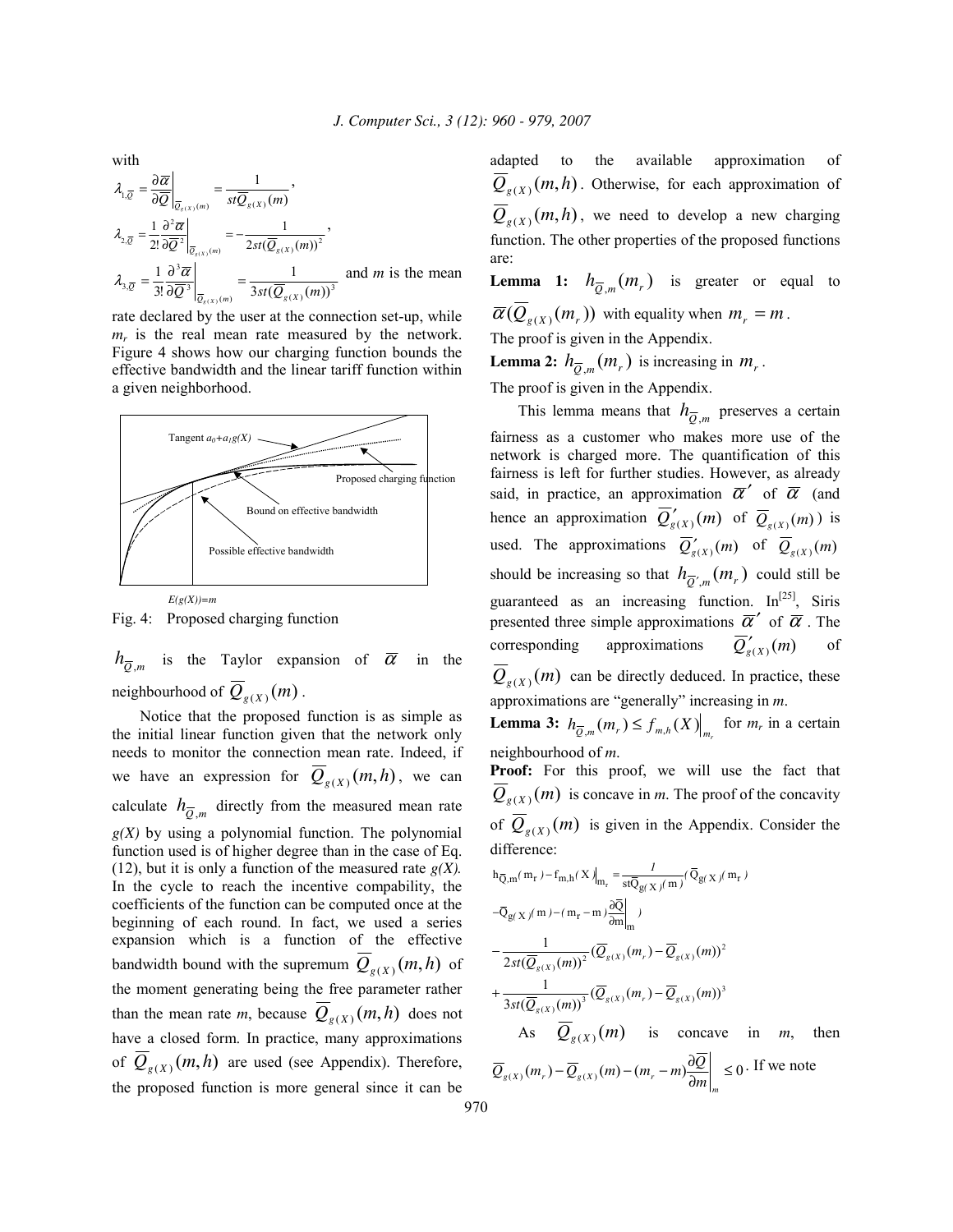$Y_r = \overline{Q}_{g(X)}(m_r)$  and  $Y = Q_{g(X)}(m)$ , then the sum of the two last terms of the difference has the same sign as *stY*  $R = \frac{2Y_r - 5Y}{6stY}$  $=\frac{2Y_r-5Y}{\sqrt{2\pi}}$  and is negative in the neighborhood  $\frac{1}{2}Q_{g(X)}(m)]$  $\frac{5}{2}Y$ ] = [0,  $\frac{5}{2}$  $[0, \frac{5}{2}Y] = [0, \frac{5}{2}Q_{g(X)}(m)]$  of  $\overline{Q}_{g(X)}(m)$ . And as  $\overline{Q}_{\varphi(X)}(m)$  is increasing in *m*, this corresponds to an interval [0, *m'*] such that  $m \in [0,m']$ . Thus in this neighbourhood of *m*,  $h_{\overline{Q}, m}(m_r) \leq f_{m,h}(X)|_{m_r}$ , i.e. the user has a better charging function than  $f_{m,h}(X)$ at no additional expense on the measurements while keeping a good incentive for the user. However, if the measured rate is not in the interval [0, *m'*], then the user pays a higher rate than  $f_{m,h}(X)$ . Consequently, even if the user is not obliged to give a precise expected rate *m* for his/her connection, he/she is strongly incited to give a reasonable expected rate so that his/her measured rate  $m_r$  verifies  $m_r \in [0, m']$ . In<sup>[25]</sup>, the approximations  $\overline{Q}_{g(X)}^{\prime}(m)$  of  $\overline{Q}_{g(X)}(m)$  presented are linear thus concave; in these cases, the tolerance interval *[0, m']* is equal to  $[0, \frac{3}{2}m]$ 2  $[0, \frac{5}{2}m]$ . Even with these simple approximations (on-off bound, simple bound), the proposed tariff function  $h_{\overline{Q}',m}(m_r)$  verifies the three previous lemmas and therefore is better than the  $f_{m,h}(X)$  tariff function. Even if at point *m*, the proposed tariff function  $h_{\overline{Q}',m}(m_r)$  and  $f_{m,h}(X)$  are equal, the improvement introduced by  $h_{\overline{Q}', m}(m_r)$  is worth as it is done at the same measurement complexity, i.e., the network still only needs to monitor the mean rate of the connection. The slight calculation increase is not even worth mentioning unless the accounting manager has very scarce computation resources. Moreover, this improvement eases (but does not remove) the incentive on the user to strictly respect the declared mean rate (the network is thus more "tolerant" to user's incertitude).

**4. Guaranteed Jitter QOS and extended effective bandwidth pricing:** In Section 2.2.2, we recalled how the constraints could be extended in the case of guaranteed delay and cell loss probability (Eq. (8) and (9)). However, as previously noted, there is no constraint to take into account an eventual guarantee on the jitter or delay variation. In this section, we mainly propose a constraint for the case of guaranteed jitter and then extend the effective bandwidth pricing to the case where delay, jitter and cell loss probability are guaranteed.

**4.1 Cell delay variation bound with a single switch:**  For real-time applications, the variation of inter-cell arrival times or jitter is important and must be a guaranteed QoS parameter. Therefore, it is important to have an accurate estimate of the cell delay variation of the traffic stream.  $In^{[23]}$ , the term jitter is used to capture the burstiness of traffic and is defined as the maximum number of packets in an averaging interval.  $In^{[27]}$ , it is used to capture the magnitude of the distortion to the traffic pattern caused by the network and is defined as the maximum difference between the delays experienced by any two packets on the same connection. In[28], the jitter is referred to as the *peak-topeak cell delay variation* as specified by the ATM Forum. It is then defined as the  $(1-\alpha)$  quantile of the cell transfer delay (CTD) minus the fixed CTD, that could be experienced by any delivered cell on a connection during the entire connection holding time. The term "peak-to-peak" refers to the difference between the best and the worst case of CTD, where the best case is equal to the fixed delay due to the propagation delays on links, switching delays, transmission delays and the worst case is equal to a value likely to be exceeded with probability no greater than  $\alpha$ .

In this paper, we define the cell delay variation (CDV) as the  $(1-\alpha)$  quantile of the difference between the delays experienced by any two consecutive packets on the same connection during the entire connection holding time. The local CDV is the CDV in one particular switch. End-to-end CDV is the CDV along a connection path from source to destination. For methods to evaluate the end-to-end CDV with local CDVs, the reader is referred to<sup>[28]</sup>.

Let's note  $B_1$  and  $B_2$  the switch buffer size respectively at the arrival of two consecutive packets *P1* and *P2* of the same connection *j* in a switch multiplexing *N+1* connections. If the packets' sizes are small compared to the buffers' sizes, the variation on the delay incurred by these two packets at the switch could be defined as the absolute value  $(N+1)C$  $J = \frac{B_2 - B_1}{(N+1)C}$  $=\left|\frac{B_2-B_1}{\left(1-\frac{1}{2}\right)}\right|$ .

Using the notations of Section 2.1, we have:  
\n
$$
|B_2 - B_1| \le \sup(0, \lambda_t^N - (n+1)C\Delta t) \le \sup(t, \lambda_t^N) - (N+1)Ct)
$$
\n
$$
= \sup(t, \lambda_t^N) - (N) \frac{N+1}{N}C(t) = W(N) \frac{N+1}{N}C
$$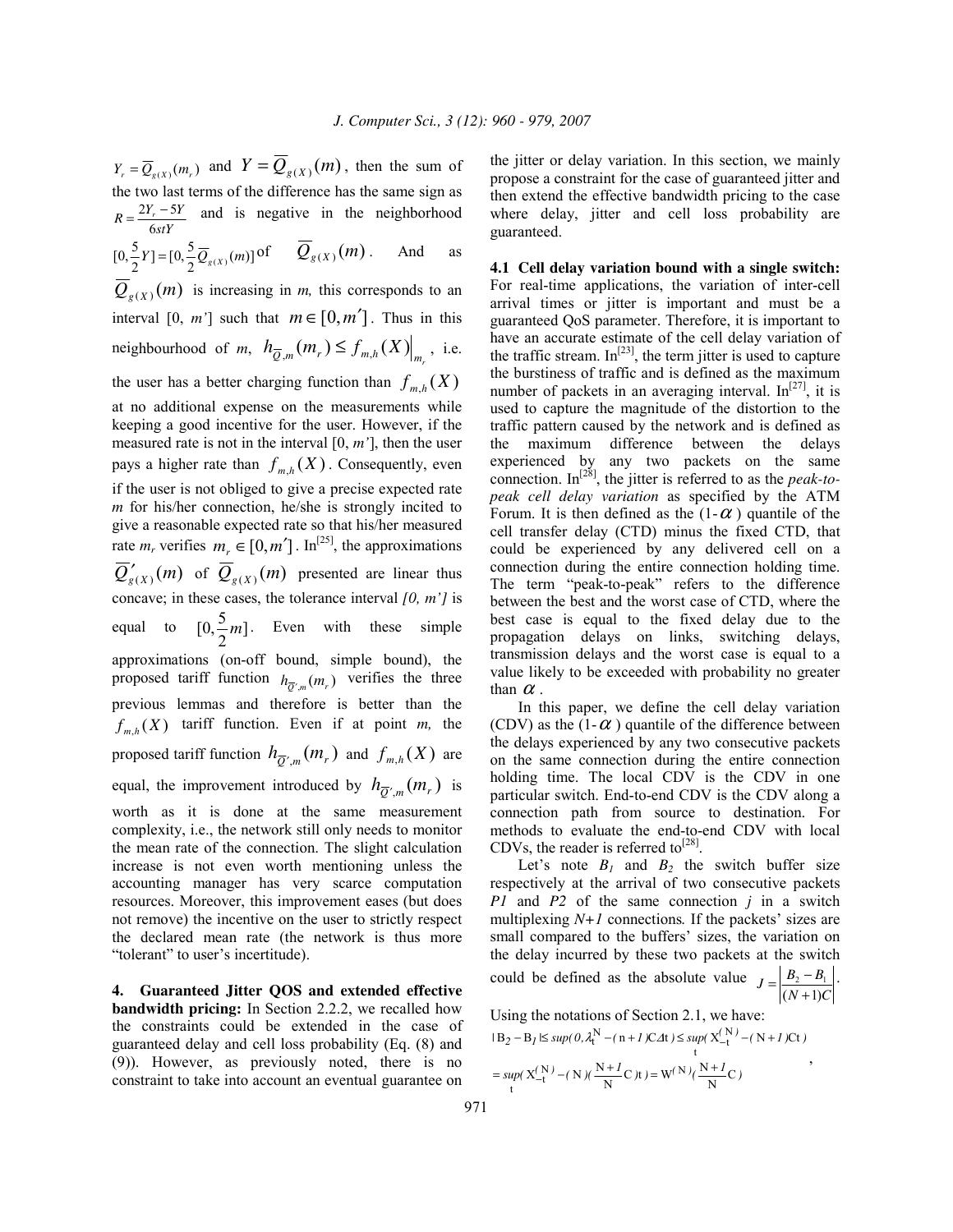where  $X_t^{(N)} = \sum_{k=1}^{N} X_k^{(N)}$ = = *N k*  $X_t^{(N)} = \sum X_{t,k}$ 0 ,  $\sum_{k=1}^{(N)}$   $=$   $\sum_{k=1}^{N} X_{ik}$  is the aggregation of the *N* 

other connections different from the connection *j* and ∆*t* is the time between two consecutive arrivals on the same connection. Thus, using Eq. (1), the jitter "overflow" probability could be defined by

$$
P(J > \frac{NB}{(N+1)C}) = P(|B_2 - B_1| > NB) \le P(W^{(N)}(\frac{N+1}{N}C) > NB)
$$
  
= 
$$
\frac{1}{\sqrt{2\pi N \sigma^2 s_0^2}} e^{-NI_{t_0, s_0}(\frac{N+1}{N}C, B)} \left( I + O(\frac{I}{N}) \right)
$$

where:

$$
-I_{t_o, s_o}(\frac{N+I}{N}C, B) = \ln(M_{t_o}(s_0)) - (\frac{N+I}{N}Ct_0 + B)s_0
$$
  
= 
$$
\sup_t \inf_s \left[ \ln(M_t(s)) - (\frac{N+I}{N}Ct + B)s \right]
$$
  
and

$$
\sigma^2 = \frac{\partial^2}{\partial s^2} \log \Bigl(E[e^{sX_{r,1}}] \Bigr) = \frac{M''_r(s_0)}{M(s_0)} - \Bigl(\frac{N+1}{N}Ct + B\Bigr)^2
$$

By replacing  $I_{t_o,s_o}(\frac{N+1}{N}C,B)$  $I_{t_o,s_o}$  ( $\frac{N}{s_o}$  $^{+1}C$ , B), we can simply write:

$$
P(J > \frac{NB}{C}) = P(|B_2 - B_I| > NB) \le P(W^{(N)}(\frac{N+I}{N}C) > NB)
$$
  
\n
$$
\approx e^{-NI_{t_0, s_0}(\frac{N+I}{N}C, B) - \frac{I}{2}log(2\pi N\sigma^2 s_0^2)}
$$
  
\n
$$
\le e^{N \ln(M_{t_0}(s_0)) - (N+1)Cs_0t_0 - NBs_0 - \frac{1}{2}\log(2\pi N\sigma^2 s_0^2)} = Le^{-s_0NB} \qquad (14)
$$
  
\nwhere  $L = e^{N \ln(M_{t_0}(s_0)) - (N+1)Cs_0t_0 - \frac{1}{2}\log(2\pi N\sigma^2 s_0^2)}$  is a

where constant which does depend on *NB*. If we use Eq. (4) instead of Eq. (1), we will have  $\frac{1}{2} \log(4 \pi N I_{t_o, s_o}(\frac{N+1}{N}C, B))$  $\ln(M_{t_o}(s_0))-(N+1)Cs_0t_0-\frac{1}{2}\log(4\pi NI_{t_o,s_o}(\frac{N+1}{N}C,B))$  $L = e^{N \ln(M_{t_o}(s_0)) - (N+1)Cs_0t_0 - \frac{1}{2}\log(4\pi N I_{t_o,s_o}(N))}$  $= e^{N \ln(M_{t_o}(s_0)) - (N+1)Cs_0t_0 - \frac{1}{2}\log(4\pi N I_{t_o,s_o}( \frac{N+1}{N}))}$ . This equation could be extended to the case of multiple connection type, in a way similar to that used in Section 2.3.1.

**4.2 Connection admission control:** Consider the following QoS constraint on the jitter *J*:

$$
P(J > \frac{NB}{C}) \le e^{-N\alpha_0} = e^{-N\alpha}.
$$

 Suppose that the sources access a buffer of size *NB* with output rate *NC*. We assume that we have only one type of sources and that they are identically distributed. The previous section has shown that a sufficient condition for respecting the QoS constraint on the jitter is that  $P(W^{(N)}(\frac{N+1}{N}C) > NB) \le e^{-N\alpha_0}$  $P(W^{(N)}(\frac{N+1}{N}) > NB) \leq e^{-N\alpha_0}$ . Therefore, Eq. (6) and (7) give respectively the following constraints for

the acceptance region:

$$
\alpha(s_0, t_0) \le \frac{N+1}{N}C + \frac{1}{t}(B - \frac{\alpha_0}{s}) = C'
$$
 (15)

$$
\alpha(s_0, t_0) \le \frac{N+1}{N} C + \frac{1}{t} (B - \frac{\alpha'_0}{s}) = C'_{B-R}
$$
\n(16)

where  $\alpha(s_0, t_0)$  is the effective bandwidth of one the

$$
N+1 \text{ connections, } \frac{N+1}{N}C, B \approx \alpha_0 - \frac{\frac{1}{2}\log(4\pi N\alpha_0)}{N+\frac{1}{2\alpha_0}} = \alpha_0'
$$

and  $s_0, t_0$  are the extremising values of  $-I_{t_0, s_0}(\frac{N+I}{N}C, B) = ln(M_{t_0}(s_0)) - (\frac{N+I}{N}Ct_0 + B)s_0$  $\inf_{\text{t}} \left[ ln(M_{\text{t}}(\text{s})) - (\frac{\text{N}+1}{\text{N}}\text{C}\text{t} + \text{B})\text{s} \right]$  $=\sup_{t} \inf_{s} \left[ ln(M_t(s)) - (\frac{N+1}{N}Ct + B)s \right]$ 

 This process could also be extended to the case of multiple connection type, in a way similar to that used in Section 2.3.1.

 Assume that the radio link is the bottleneck in the UMTS network, which provides the binding constraint. Consider a user who wants to connect to such a network. It issues a connection request which is forwarded to an RNC (Radio Network Controller). The RNC applies a connection admission algorithm to verify the availability of resources. When enough resources are available, the connection is allowed, otherwise it is denied. In the case where DCH (Dedicated Channel) channels are used, the user request corresponds to a bandwidth reservation request.  $In^{[29]}$ , for example the amount of noise rise due to an user *i* for the uplink is  $(1+i)L_j$ , where  $L_j$  is the ratio of the received signal power form user *j* to the total received wideband power including the thermal noise power in the base station and *i* is the other cell to own cell interference ratio as seen by the base station receiver. Therefore there is a connection admission algorithm based on the power resources. In this case, the tariffs for user *i* should be directly proportional to a linear combination of his/her loading factor on uplinks and downlinks.

 In the case of DSCH (Downlink Shared Channel) channels, there is also a connection admission scheme at the link level based on the power resources. However, this admission algorithm can not take into account users QoS requirements at the application level as on the DSCH, applications are aggregated on the same link. A solution could be to add a second admission algorithm applied to the radio link considered as the bottleneck to assess the resources needed by each connection request or the possible guarantees on QoS at the application level.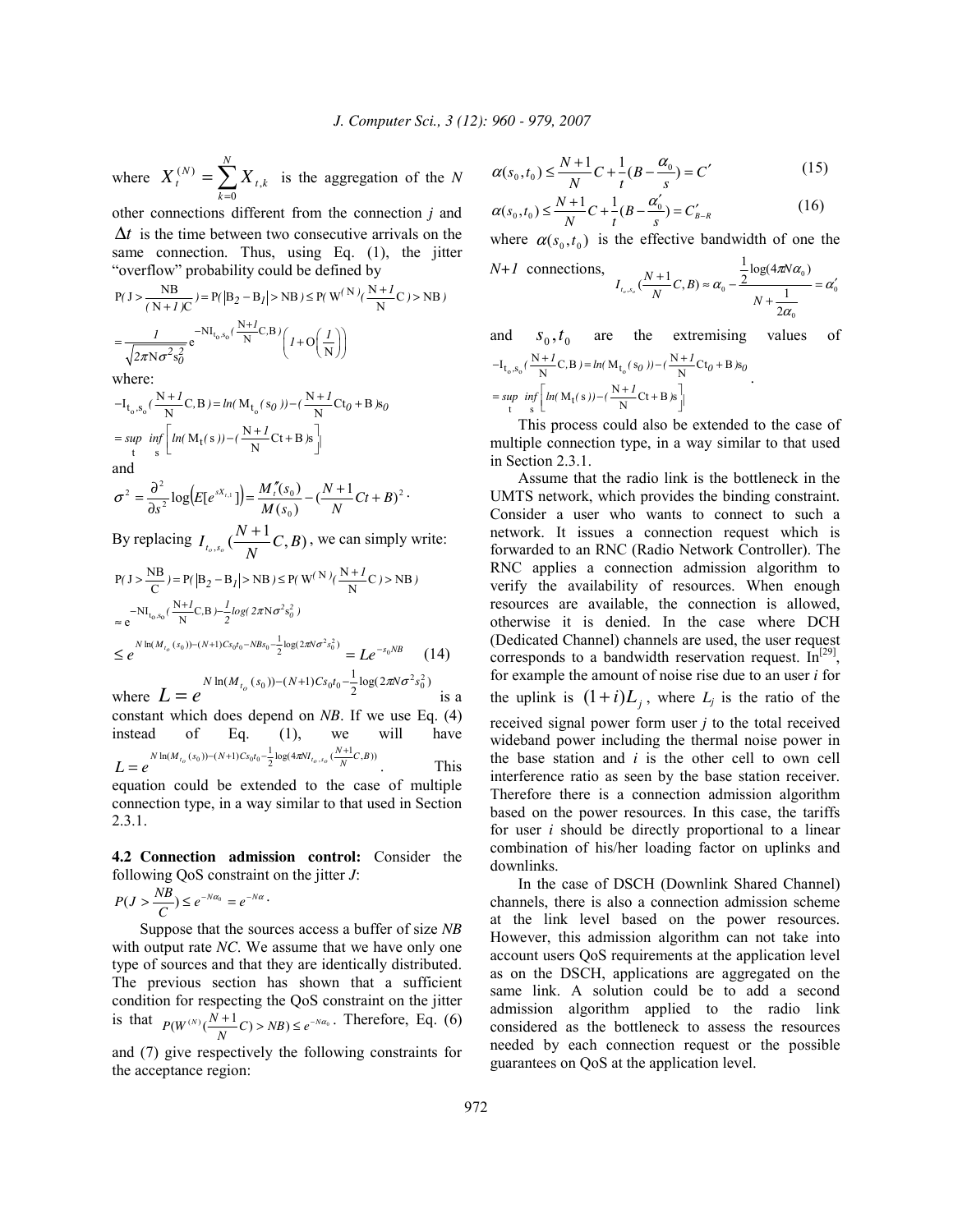Consequently the user is priced based on his/her effective bandwidth.

**4.3 Charging with guaranteed delay, jitter and cell loss probability:** Suppose for example that traffic classes are partitioned into two sets,  $J_1$  and  $J_2$ . Service is FCFS (First Come, First Served), except that traffic sources with  $i \in J_1$  are always given priority over traffic sources with  $j \in J_2$ . We suppose that, for  $i \in J_1$ , there is a QoS guarantee on the delay of the form:

 $(delay > B_1 / C) \leq e^{-\gamma_1}$  $P(delay > B_1 / C) \leq e^{-\gamma_1}$ ,

and a QoS guarantee on the jitter of the form:

$$
P(jitter > B_1 / C) \le e^{-\gamma_2}
$$

and that for all sources, there is a QoS guarantee on cell loss rate:

 $P(bliffer overflow$   $\leq e^{-\gamma_3}$ .

 As in Section 2.3.2, we can repeatedly apply Eq. (6) or (7) and obtain constraints of the form:

$$
\sum_{j\in J_1} \alpha_j(s_{1'}, t_{1'}) \le K_{1'} \tag{17}
$$

$$
\sum_{j \in J_1} \alpha_j (s_{1'}, t_{1'}) \le K_{1'} \tag{18}
$$

$$
\sum_{j \in J_1 \cup J_2} \alpha_j(s_2, t_2) \le K_2
$$
\n(19)

 Depending on the values of  $s_1, t_1, s_1, t_1, K_1, K_1, K_1$  the constraint (17) or (18) will be active and will determine the region in which the network provider can expect to operate<sup>[8]</sup>.

Suppose a network operator charges  $f_i$  per unit of time for a connection of type *i*, *i=1,2*. The revenue  $n_1 f_1 + n_2 f_2$  is maximized by operating, if possible, at some point on the boundary of the admission region. If Eq. (19) is active, then it will be appropriate to charge both types 1 and 2 connections at price proportional to  $\alpha_1(s_2,t_2)$  and  $\alpha_2(s_2,t_2)$  respectively. If one of the equations (17) or (18) is active, then it will be appropriate to charge type 1 connections at a price proportional to  $\alpha_1(s_1, t_1)$ . If one of the equations (17) or (18) is active simultaneously with equation (19), then type 1 connections should be invoiced at a price  $\lambda_1 \alpha_1(s_1, t_1) + \lambda_2 \alpha_1(s_2, t_2)$ , where  $\lambda_1, \lambda_2$  are shadow prices respectively associated with constraints (17) or (18) and constraint (19), while type 2 connections still incur  $\lambda_2 \alpha_2(s_2,t_2)$ .

 These pricing could be efficiently implemented using the tariff function proposed in Section 3. If we suppose for example that the operator uses one of the linear approximations (14 or 16), for type 2 connections, the network operator proposes a n-uple *(a, b, c, d)* and the user pays for the total duration *T* of his connection:

 $h(m_r) = aT + bV + cVm_r + dVm_r^2$ 

where *a*, *b*, *c*, *d* depend on  $m_1$ ,  $h_1$ ,  $m_2$ ,  $h_2$ ,  $s_2$ ,  $t_2$ .

 This formula was obtained by multiplying the per unit of time tariff function  $h_{\overline{Q}',m}(m_r)$  by the connection duration *T* and then by replacing the upper bound  $\overline{Q}_{g(X)}(m)$  by its approximations  $\overline{Q}'_{g(X)}(m)$  which are linear function of *m* . Therefore, this charge is proportional to both the duration *T* and the volume *V* (two first terms), but introduces some corrections to deal with the uncertainty of the user. These corrections give more flexibility to the user compared to the previously proposed time-volume charging.

 In the case of type 1 connections which should be invoiced at a price  $\lambda_1 \alpha_1(s_1,t_1) + \lambda_2 \alpha_1(s_2,t_2)$ , the charging function for a connection which lasts *T* units of time and transfers a volume *V* of data is:

$$
h(m_r) = \lambda_I (a_I T + b_I V + c_I V m_r + d_I V m_r^2) + \lambda_2 (a_2 T + b_2 V + c_2 V m_r + d_2 V m_r^2) = aT + bV + cV m_r + dV m_r^2
$$

where  $a_1$ ,  $b_1$ ,  $c_1$ ,  $d_1$  depend on  $m_1$ ,  $h_1$ ,  $s_1$ ,  $t_1$ ,  $s_1$ ,  $t_1$ , and  $a_2$ ,  $b_2$ ,  $c_2$ ,  $d_2$  depend on  $m_1$ ,  $h_1$ ,  $m_2$ ,  $h_2$ ,  $s_2$ ,  $t_2$ . The form of the charge remains the same.

**5. Numerical results:** Firstly, we test the results of the previous section concerning the jitter-guarantee constraint (Eq. 17), by using the Comnet  $\mathscr{B}$  simulator. The model, as displayed in Comnet, is shown in Fig. 6.



Fig. 5: Comnet test model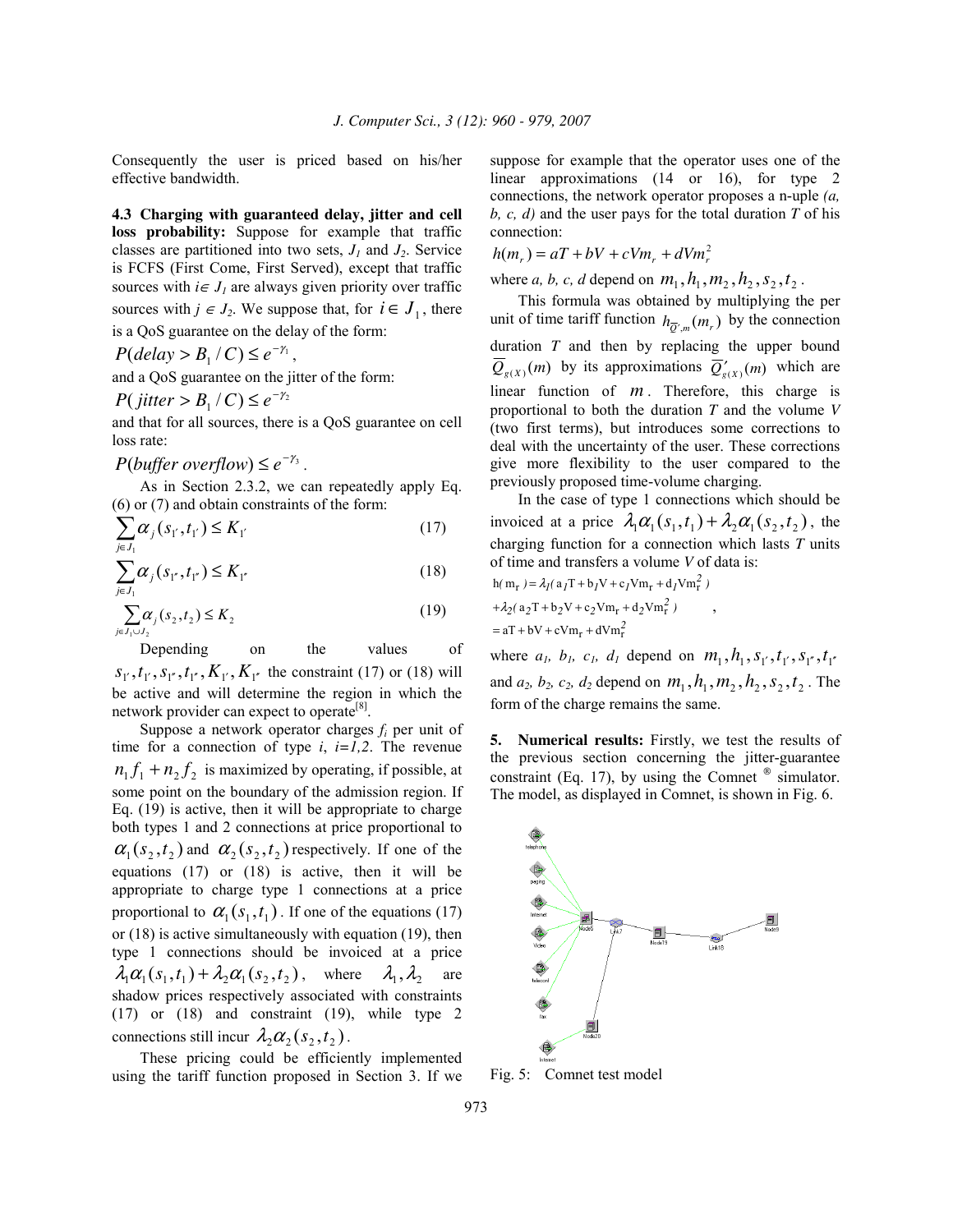|                        | Number of messages per session   | Messages interarrival time (sec)             | Message size (bytes)                              |
|------------------------|----------------------------------|----------------------------------------------|---------------------------------------------------|
| Application 1          | Pareto (location=33.0,           | Bursty:                                      | Mixed:                                            |
| (Internet)             | shape= $1.16$ )                  | Interarrival of bursts Pareto (location=1.0, | 93% of messages : Lognormal                       |
|                        |                                  | shape= $1.5$ )                               | $(mean=8897.0, std=37009.0)$                      |
|                        |                                  | Interarrival within bursts: Weibull          | Remaining messages Pareto                         |
|                        |                                  | $(shape=0.382, scale=1.46)$                  | $(location=3328.0, shape=1.383)$                  |
|                        |                                  | Number of messages within bursts: Pareto     |                                                   |
|                        |                                  | $(location=1.0, shape=2.43)$                 |                                                   |
| Application 2          | Geometric (min=0.0,              | Bursty:                                      | 70                                                |
| (Voice)                | mean= $3000.0$ )                 | Interarrival of bursts Exponential           |                                                   |
|                        |                                  | $(mean=1.002)$                               |                                                   |
|                        |                                  | Interarrival within bursts: 0.02             |                                                   |
|                        |                                  | Number of messages within bursts :           |                                                   |
|                        |                                  | Geometric (min=0.0, mean=17.0)               |                                                   |
| Application 3<br>(Fax) | Exponential (mean= $1000.0$ )    | Exponential (mean= $0.156$ )                 | Exponential (mean=281.0)                          |
| Application 4          | Triangular (min=648.0,           | 0.04166666                                   | Bursty:                                           |
| (Video)                | mode= $1282.0$ , max= $1916.0$ ) |                                              | First message: Lognormal (mean=1897,<br>$std=800$ |
|                        |                                  |                                              | Eleven next messages: Lognormal                   |
|                        |                                  |                                              | (mean= $637$ , std= $467$ )                       |

Table 1: Characterization of the source models

In this model, we use a computer group (*Node5*) to model many similar sources. A processing node (*Node20*) is used to model the source whose jitter is to be measured. The traffic generated by all the sources are multiplexed at *Node19* and then are sent to a sink (*Node9*) through a link (*Link18*), which is the equivalent of the radio link. The capacity of this link is chosen to be 2 Mbps<sup>[30]</sup>. The network supports packets with a maximum size of 1518 bytes. We simulate a wide variety of traffic models with distributions ranging from uniform to Pareto, via burst distributions, Weibull distributions. Table 1 summarizes the various distributions used in our session models.

 The cell delay variation is calculated at *Node20* as this node supports only one instance of the application. We study both the case where the delay variation is defined as the variation between any two consecutive packets on the same connection and the case where the delay variation is defined as the variation relatively to the minimum delay incurred by any packet on the connection. These data are used to deduce the probability  $P(jitter > x)$  (which is the complementary of the cumulative distribution function (CDF)).

 To obtain the theoretic bounds (Eq. (14)), we gather for each traffic type a trace from one single source and calculate the extremising values  $s_0$ ,  $t_0$ , using the *msa* software developed by Courcoubetis *et al.*<sup>[22]</sup>, available at http://www.ics.forth.gr/netgroup/msa/, with the appropriate buffer and capacity values (*(N+1)C and (N+1)B for N sources*). We suppose that the total mean rate of the *N* sources is less than the link capacity.

 On the following figures, we plot the probability  $P(jitter > x)$  obtained by the simulation and noted by *Psimul* in the case where jitter is defined as variations between consecutive packets and *Psimul\_abs*  in the case where the variations are taken relatively to the minimum delay incurred by any packet on the connection. We also plot three approximations of the bound  $Le^{-s_0NB}$  (Eq. (14)). The first approximation, *Psimple*, is obtained with  $L = e^{N \ln(M_{t_o}(s_0)) - (N+1)Cs_0t_0}$ , i.e., *Psimple* is equal to  $e^{-N I_{t_o, s_o}(\frac{N+1}{N}C, B)}$  $e^{-N}I_{t_o,s_o}$   $\left(\frac{N}{I}\right)$  $-NI_{t_o,s_o}(\frac{N+1}{N}C,B)$ ; the second approximation *B-R-approx* is obtained with  $\frac{1}{2} \log (4 \pi N I_{t_o, s_o} (\frac{N+1}{N} C, B))$  $\ln(M_{t_o}(s_0))-(N+1)Cs_0t_0-\frac{1}{2}\log(4\pi NI_{t_o,s_o}(\frac{N+1}{N}C,B))$  $L = e^{N \ln(M_{t_o}(s_0)) - (N+1)Cs_0t_0 - \frac{1}{2}\log(4\pi N I_{t_o,s_o}(N))}$  $=e^{N\ln(M_{t_o}(s_0))-(N+1)Cs_0t_0-\frac{1}{2}\log(4\pi N I_{t_o,s_o}(\frac{N+1}{N}C,B))},$  i.e., using the Bahadur-Rao improvement and the approximation in[19] and the last one, *B-R*, is obtained with  $\frac{1}{2}$ log(2 $\pi$ N $\sigma$ <sup>2</sup>s<sub>0</sub><sup>2</sup>)  $L = e^{N \ln(M_{t_o}(s_0)) - (N+1)Cs_0t_0 - \frac{1}{2}\log(2\pi N\sigma^2 s_0^2)}$ . Figures 6-10 show the probability  $P(jitter > x)$  as a function of x and its various upper bounds for different traffic types with various number of connections.

 Firstly, we can notice that both the definitions of delay variation as variation between consecutive packets or relatively to the minimum delay incurred on the same connection yield approximately the same real jitter overflow probabilities. In the case of the traffic type used for the two previous figures, the bounds are tighter when *N* is small compared to greater values of *N*. Also in the absolute, the bounds become more precise for greater values of the jitter. Finally, note that for small values of the jitter, the *B-R* and *B-R-approx*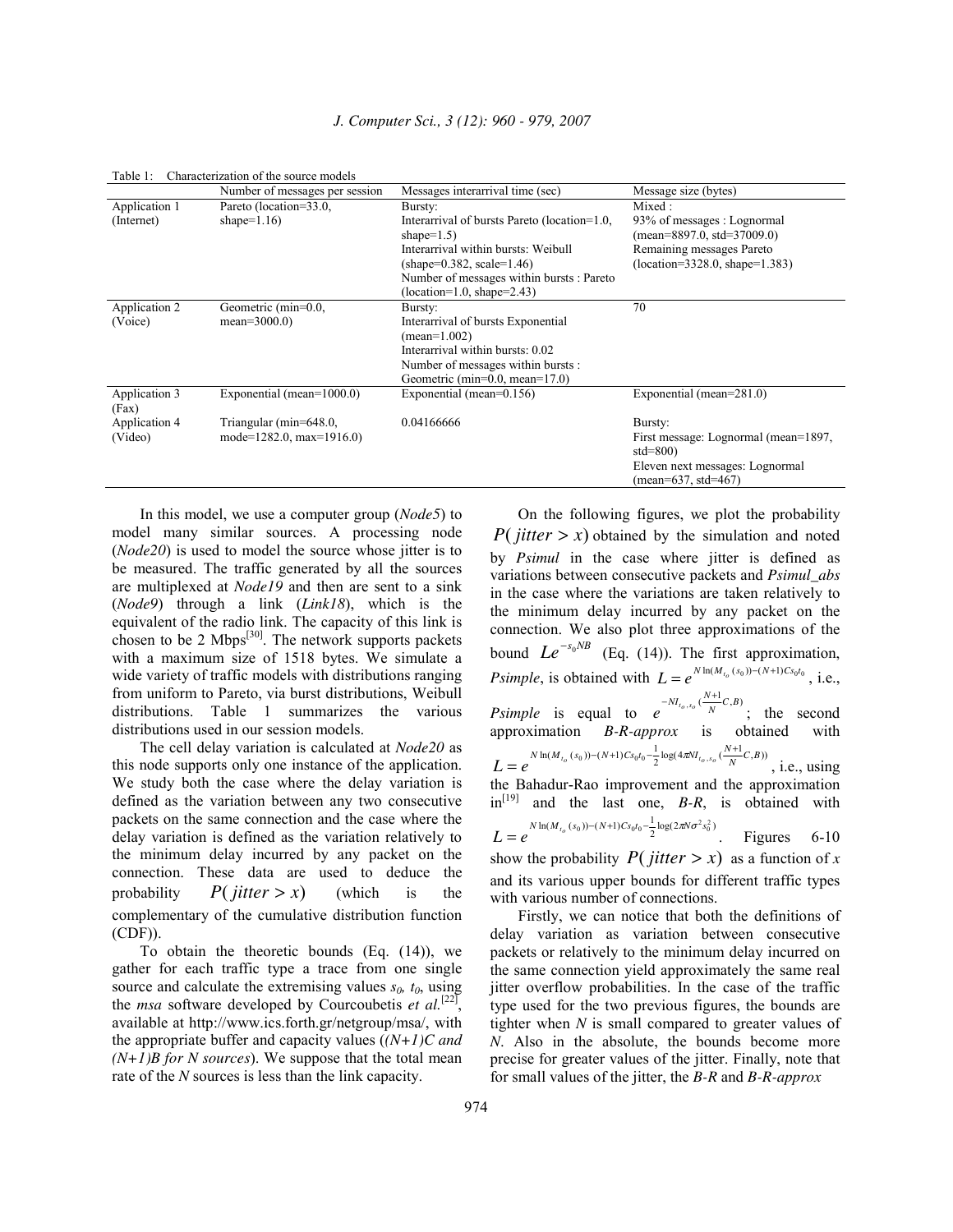

Fig. 6: Jitter overflow probability with "application 3" traffic, 25 connections and 2 Mbps link



Fig. 7: Jitter probability with "application 3" traffic, 40 connections and 2 Mbps link



Fig. 8: Jitter probability with "application 1" traffic, 8 connections and 2 Mbps link



Fig. 9: Jitter probability with "application 1" traffic, 50 connections and 2 Mbps link

bounds are not very useful as they produce figures greater than one. In this case, it is better to use the simple bound.



Fig. 10: Jitter probability with "application 4" traffic, 5 connections and 2 Mbps link



Fig. 11: Absolute improvement on the bound "delaybound" for "application 1" traffic with 8 connections and 2 Mbps link



Fig. 12: Absolute improvement on the bound "delaybound" for "application 1" traffic with 50 connections and 2 Mbps link

 These last figures confirm the fact that our bounds are better when *N* is small.

 Another comparison is to assess the improvement of our bounds compared to a simple bound *delay-bound* obtained by considering the jitter like a delay (*NC and NB for N sources*). Figures 11-13 show the absolute improvement obtained using ours bounds for the applications 1 and 3 traffics.

 In terms of absolute improvement, our bounds seem not to be efficient enough. However, when converted to relative improvement, the usage of our bounds can bring improvement up to 10% as shown in Fig. 14. The best relative improvement is almost always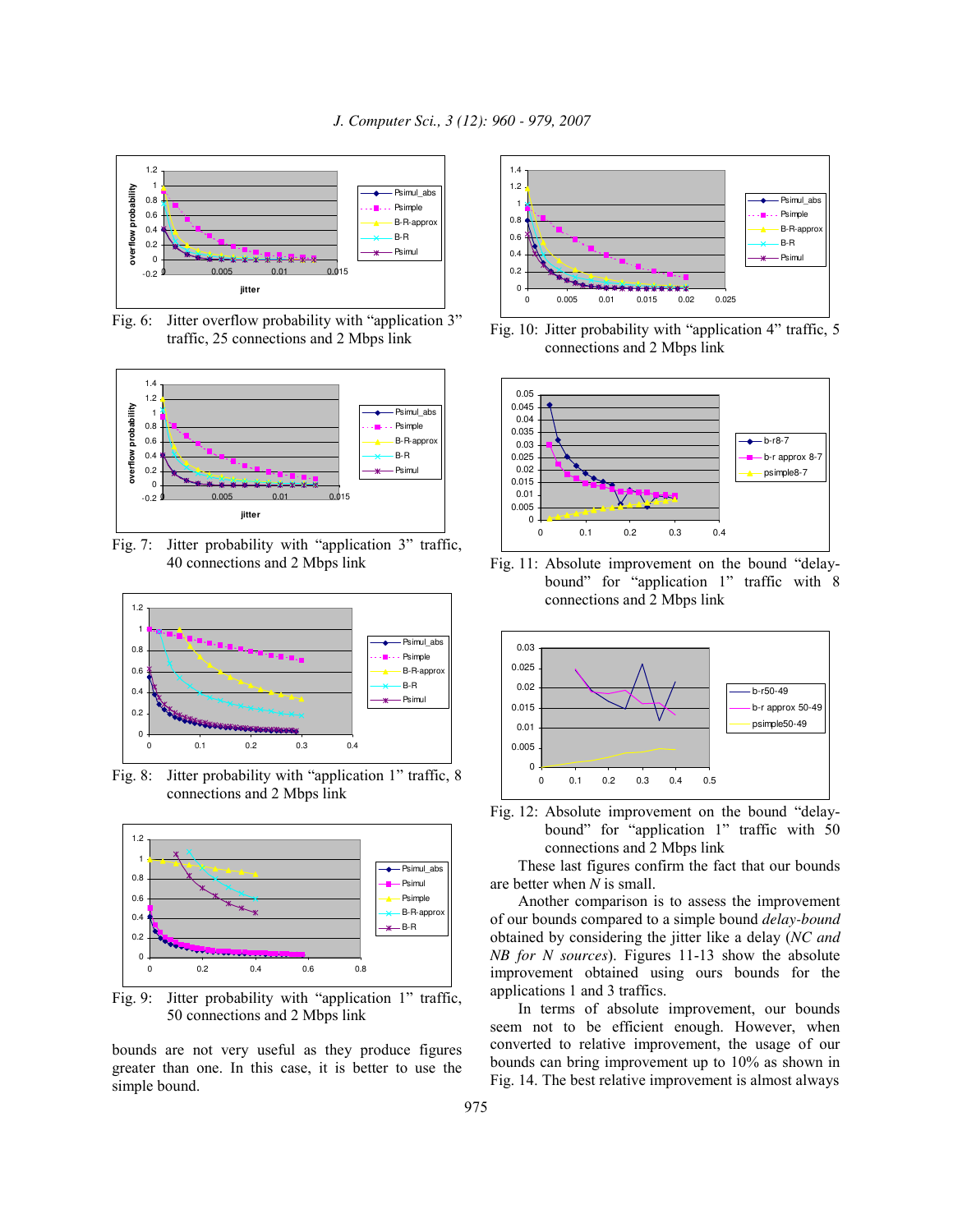

Fig. 13: Absolute improvement on the bound "delaybound" for "application 3"traffic with 25 connections and 2 Mbps link



Fig. 14: Relative improvement on the bound "delaybound" for "application 3" traffic with 25 connections and 2 Mbps link

obtained with the Bahadur-Rao bound and the improvement is more noticeable when *N* increases.

 In the process of evaluating the theoretic bounds, we need to determine the epochs granularity used for the trace file, this influences the determination of the effective bandwidth by the *msa* software and also the determination of the extremum value of  $t^{[22]}$ . A tradeoff should be obtained between the level of details of the source trace file (trace file should not be too big) and the accuracy of the results obtained (which directly depends on the level of details). When *t* is small, the traffic details are well captured and the algorithm for solving Equation (5) spans a large domain of *t*. The results obtained are thus more precise. Also, a priori, fast time scales are important to delay variation. Therefore, a good empiric value for the level of details of the trace is 1 or 2 ms. Figure 15 shows the bounds for the voice traffic for 2 time granularities.

 The bounds obtained with finer time granularity are better than those with coarse time granularity for big jitter values. Note also that the bounds obtained are very loose. This is due to the fact that *N* is very high. Recall that we have already noticed that our bound is tighter for smaller *N*. This behavior is due to the fact that the theoretic bounds consider the worst case where



Fig. 15: Bounds for the "application 2"traffic with 120 connections and 2 Mbps link and two different time granularities



all *N* sources inject data in the buffer. However, in practice when *N* becomes larger, only a smaller proportion of the sources are active at the same time, yielding less important delay variations.

Another validity condition of the jitter bounds is that the observations used by the *msa* software should be made over a long enough period.

 Finally, we test the proposed charging scheme. Using the Matlab<sup>®</sup>, we plot on the same graph, the upper bound of the effective bandwidth denoted *alpha*, the linear pricing function and our proposed charging function. The upper bound used is the on-off upper bound introduced  $\overrightarrow{in}^{[25]}$ . As already said, the calculation of the charging function depends only on the measured mean rate. As the proposed charging function can be easily generalized, we plot it both at degree 3 and 5. Figures 16-18 show the results for applications 2 and 4 with various buffer sizes.

 For small buffers, there is no difference between the charging functions. However, as the buffer size is increased, our charging function reflects more precisely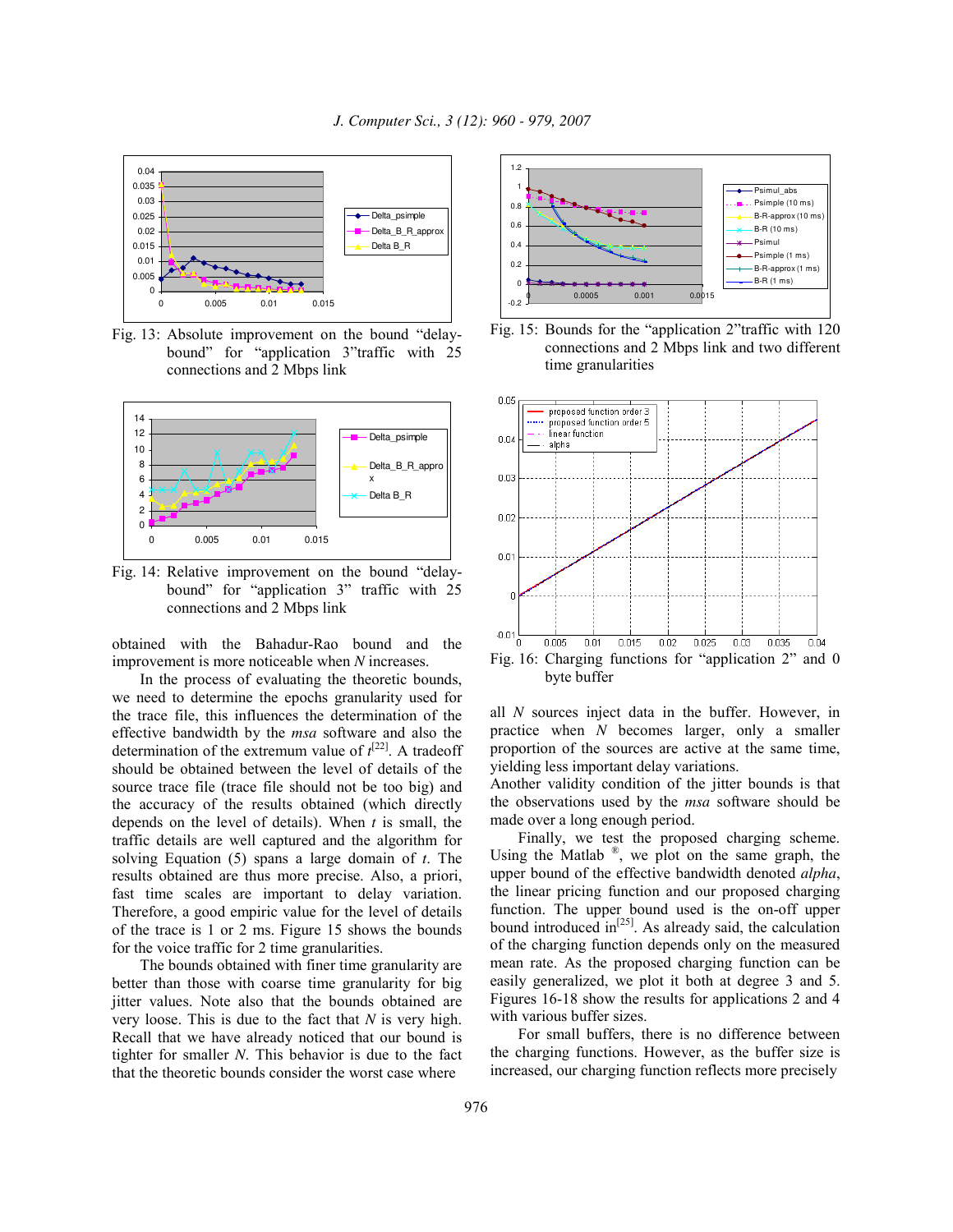

Fig. 17: Charging functions for "application 2" and 2000 bytes buffer



Fig. 18: Charging functions for "application 4" and 5000 bytes buffer

the bound on the effective bandwidth within a certain neighborhood as defined in Lemma 3. Finally, using a higher degree charging function does not yield a noticeable improvement. However, as the increase in complexity due to a higher degree charging function is minimal, the operator can determine its trade-offs.

#### **CONCLUSION**

 In this paper, we analyzed the pricing framework of multiservice networks and proposed an improved pricing scheme based on the effective bandwidth concept and taking into account more quality of service parameters. After introducing some basic theory, we analysed the effective bandwidth pricing scheme. Based on the deficiencies of the classical scheme (intolerance to user uncertainty and no guarantee on jitter), we proposed an improved charging function which gives more flexibility to the user and we introduced an additional constraint for taking into account an eventual guarantee on the jitter or delay variation. We also extended the effective bandwidth pricing scheme to the case with guaranteed jitter.

 Our proposed charging function is shown to improve on the classic effective bandwidth scheme. It remains simple as it requires that the network monitors only the average rate and duration of each connection. It is also fairer than the classic effective bandwidth scheme as "uncertain" but reasonable users are less penalized. Moreover, the incentive to an efficient use of network resource is preserved and the connection admission control is broadened to cases with guaranteed jitter. The constraint on the guaranteed jitter was tested and proved to be viable.

 As further investigation, one can study the integration of this pricing scheme in the global design process of integrated networks<sup>[31]</sup> especially from the management point of view. For example, one can consider various thresholds on the income to recover costs and allow future extension of the network. It would also be interesting to test the jitter guarantee constraint with real network traffic.

**Appendix:** In this section, we present the relevant proofs of the lemmas 1 and 2 of Section 3 and of the concavity of  $\overline{Q}_{g(X)}(m)$ .

Proof of Lemma 1: Suppose the necessary regularity conditions, the Taylor expansion of  $\overline{\alpha}(Q_{g(X)}(m_r)) = \overline{\alpha}(Y_r)$  in the neighbourhood of  $Y = \overline{Q}_{g(X)}(m)$  is  $Y_r$ ) =  $\bar{\alpha}(Q_{g(X)}(m))$  +  $\frac{1}{\text{stQ}_{g(X)}(m)}(Q_{g(X)}(m_r) - Q_{g(X)}(m_r))$  $\frac{1}{\left(g(X)\right)^2}$  (  $Q_g(X)$  m<sub>r</sub>  $y - Q_g(X)$  $\frac{1}{\text{st}(\overline{Q}_{g(X)}(m))^2} (Q_{g(X)}(m_r) - Q_{g(X)}(m_r))$  $\frac{1}{(X)(m))^2}$  (  $\overline{Q}_{g(X)}(m_r) - \overline{Q}_{g(X)}(m_t)^2$  $\overline{\alpha}(Y_r) = \overline{\alpha}(\overline{Q}_{g(X)}(m)) + \frac{1}{st\overline{Q}_{g(X)}(m)}(\overline{Q}_{g(X)}(m_r) - \overline{Q}_{g(X)}(m))$  $-\frac{1}{2\mathrm{st}(\bar{Q}_{g(X)}(m))^2}(\bar{Q}_{g(X)}(m_r)-\bar{Q}_{g(X)}(m))$  $g(X)$ (  $m_r$  ) –  $Qg(X)$ g( X  $g(X)$ (  $m$  ) –  $Qg(X)$  $g(X)$  $Q_{\mathfrak{g}}(X)$  (  $m_r$  ) –  $Q_{\mathfrak{g}}(X)$  (  $m_r$ st( $Q_{\mathfrak{g}}(X)$ (m)  $Q_{\mathfrak{g}}(x)$  ( m  $\rightarrow$  ) –  $Q_{\mathfrak{g}}(x)$  ( m st( $Q_{\mathfrak{g}}(X)$ (m  $\frac{1}{(X)(m)})^3$  (  $\overline{Q}_{g(X)}(m_r) - \overline{Q}_{g(X)}(m))^3$  $\frac{1}{(X)(m)}( \overline{Q}_{g(X)}(m^*) - \overline{Q}_{g(X)}(m) )^4$  $\frac{1}{\sqrt{2}}$  (  $\overline{Q}_{g(X)}(m_r) - \overline{Q}_{g(X)}(m_r)$  $3st(Q_{g(X)}(m))$  $\frac{1}{\sqrt{2}}$  (  $\overline{Q}_{g(X)}(m^*) - \overline{Q}_{g(X)}(m)$ )  $4st(Q_{g(X)}(m))$  $+\frac{1}{\sqrt{2}}(Q_{g(X)}(m_r) -\frac{1}{I}(\mathbf{Q}_{\mathbf{g}}(\mathbf{X})(\mathbf{m}^{\mathbf{v}})$ where  $Q_{g(X)}(m) \leq Q_{g(X)}(m^*) \leq Q_{g(X)}(m_r)$  $\overline{Q}_{g(X)}(m) \leq \overline{Q}_{g(X)}(m^*) \leq \overline{Q}_{g(X)}(m_r)$  $s > 0$ ,  $t > 0 \Rightarrow \overline{\alpha}(Y_r) - h_{\overline{Q}, m}(m_r) =$  $g(X)$  ( m  $\left|f - Q_{g(X)}(m) \right| \leq 0$ ,  $\forall m, \forall m_r$  $g(X)$  $Q_{\mathfrak{g}(\mathbf{X})}(\mathbf{m}) - Q_{\mathfrak{g}(\mathbf{X})}(\mathbf{m})^4 \leq 0$ ,  $\forall \mathbf{m}, \forall \mathbf{m}_r$ st( $Q_{\mathfrak{g}/X}$ )(m  $\frac{1}{(X) (m)j^4} (\bar{Q}_{g(X)}(m^*) - \bar{Q}_{g(X)}(m))^4$  $\frac{1}{\sqrt{2}}$  (  $\overline{Q}_{\sigma(X)}(m^*) - \overline{Q}_{\sigma(X)}(m^*)^4 \le 0$ ,  $\forall m$ , *4 ( ( ))*  $-\frac{1}{\sqrt{2\pi}}\left(\overline{Q}_{\sigma(X)}(m^{\dagger})-\overline{Q}_{\sigma(X)}(m)\right)^{4}\leq 0, \forall m, \forall$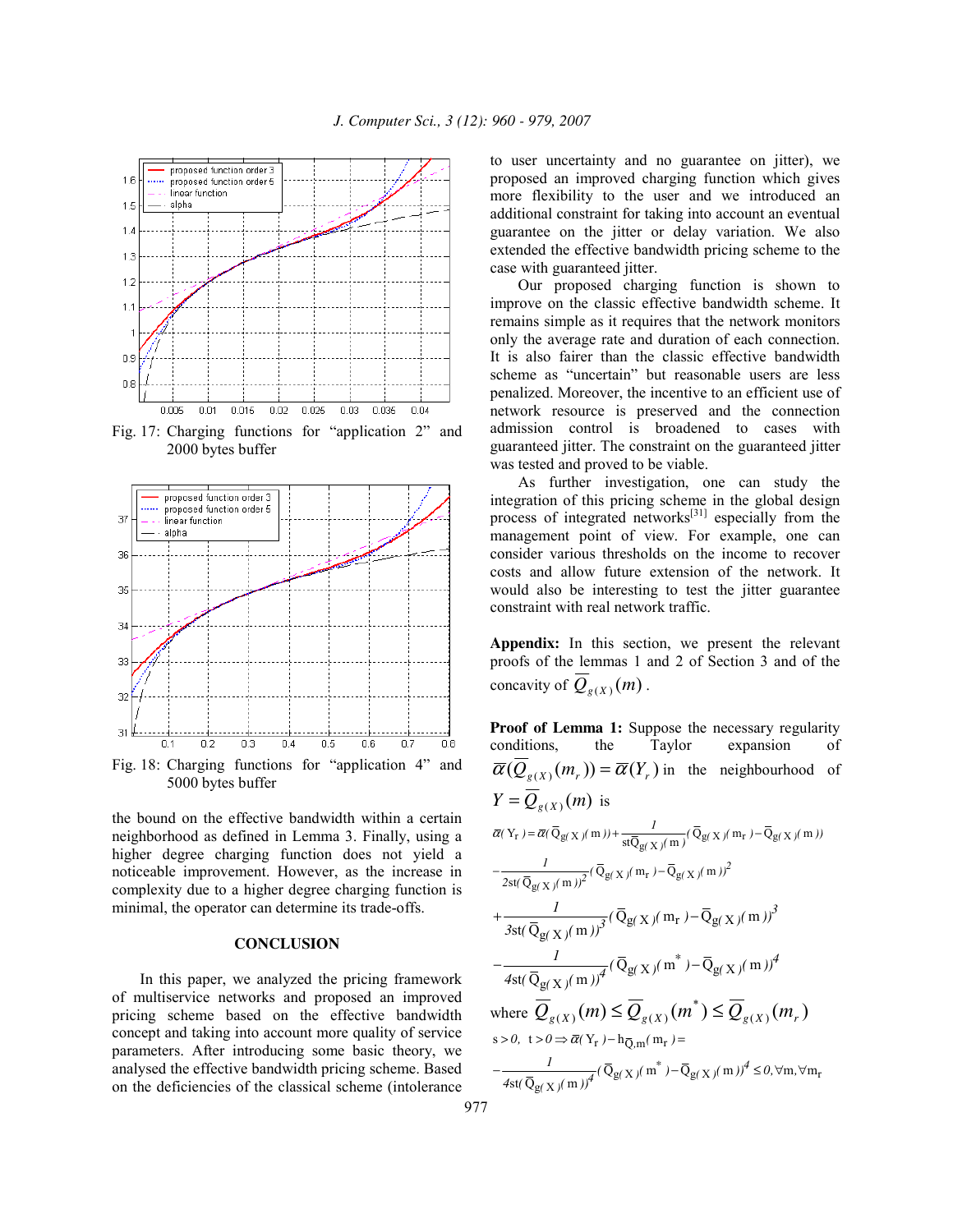Thus  $h_{\overline{Q},m}(m_r) \ge \overline{\alpha}(Q_{g(X)}(m_r))$  and the equality is reached if  $m_r = m$ . Thus the user has an incentive to declare his/her real mean rate.

**Proof of Lemma 2:** Let's define  $Y_r = Q_{g(X)}(m_r)$  and

$$
Y = Q_{g(X)}(m).
$$
  
\n
$$
\frac{\partial h_{\overline{Q},m}}{\partial Y_r} = \frac{1}{stY} - \frac{1}{stY^2} (Y_r - Y) + \frac{1}{stY^3} (Y_r - Y)^2
$$
  
\n
$$
= \frac{1}{st} (\frac{Y_r^2 - 3YY_r + 3Y^2}{Y^3}) = \frac{1}{st} (\frac{(Y_r - \frac{3}{2}Y)^2 + \frac{3}{4}Y^2}{Y^3})
$$
  
\nAs *s*, *t* and *Y* are positive, then  $\frac{\partial h_{\overline{Q},m}}{\partial Y_r} \ge 0$  and

 $h_{\overline{Q},m}(m_r)$  is increasing in  $Q_{g(X)}(m_r)$ .

To prove that  $Q_{g(X)}(m_r)$  is increasing in  $m_r$ , let's consider two real  $m_1$  and  $m_2$  such that  $m_1 \leq m_2$ . Let consider  $X^s = \sup_{X \in \mathcal{X}(h)} X^s$ *S*  $=\sup_{X\in \chi(h)} X$ . We can suppose that  $X<sup>S</sup>$  exists (i.e. is finite), otherwise it means that the policing  $\gamma(h)$  is inefficient but the demonstration remains similar. Suppose that this supremum  $X<sup>S</sup>$  is attained (if not attained, we can find a function  $X^a$  arbitrary close to  $X^S$  which will play a role similar to  $X^S$  in this proof). By definition of  $X^S$  and  $g(X)$ , we have  $m_s = E(g(X)) = g(X^s) = \sup g(X)$  $(h)$  $m_s = E(g(X)) = g(X^s) = \sup g(X)$  $X \in \mathcal{X}(h)$ *S*  $S = L(g(A)) = g(A) = \text{St}_A$  $= E(g(X)) = g(X^s) = \sup g(X)$ .

Therefore, for  $m_1, m_2 \in [0, m_s]$ , we have

$$
\overline{Q}_{g(X)}(m_1) = \sup_{X: E(g(X)) = m_1; X \in \chi(h)} \{E[e^{sX[0,t]}]\}
$$
 and

$$
\overline{Q}_{g(X)}(m_2) = \sup_{X: E(g(X)) = m_2; X \in \mathcal{X}(h)} \{E[e^{sX[0,t]}]\}.
$$
 For any

function  $X_1$  such that  $E(g(X_1)) = m_1; X_1 \in \chi(h)$ , we can find a function  $X_2$  so that  $E(g(X_2)) = m_2; X_2 \in \chi(h)$ . This function  $X_2$  is constructed by augmenting the function  $X_I$  wherever  $X_1 < X^S$  while respecting the constraint  $X_2 < X^S$  until  $E(g(X_2))=m_2$ . The resulting function  $X_2$  is necessarily an element of  $\chi(h)$  as it corresponds to a load less than the maximum allowed  $X<sup>S</sup>$ . Moreover, we have by construction:

 $[e^{sX_2[0,t]}] \geq E[e^{sX_1[0,t]}]$  $X_2 \geq X_1 \Rightarrow E[e^{sX_2[0,t]}] \geq E[e^{sX_1[0,t]}]$  (as the expectation operator is essentially a time expectation operator).

 Consequently by taking the supremum of both parts of the inequality, we find that  $Q_{g(X)}(m_1) \geq Q_{g(X)}(m_2)$ . And then  $h_{\overline{Q},m}(m_r)$  is increasing in  $m_r$ .

Next, we give the proof of the concavity of  $Q_{\varrho(X)}(m)$ , which is used in the proof of Lemma 3.

**Proof** of the concavity of  $\overline{Q}_{g(X)}(m)$ : Suppose  $X, Y \in \chi(h)$  and  $E(g(X))=m_I$ ,  $E(g(Y))=m_2$ . Let *Z* be *X* or *Y* with probabilities  $\theta$  and  $1-\theta$  respectively, where  $0 < \theta < 1$ . This corresponds to the practical circumstance of being unsure of the type of a connection. Then

$$
E(g(Z)) = \theta E(g(X)) + (1 - \theta)E(g(Y)) = \theta m_1 + (1 - \theta)m_2
$$
  
So  

$$
\overline{Q}_{g(X)}(\theta m_1 + (1 - \theta)m_2) \ge E[e^{sZ[0,t]}]
$$
 by definition of  

$$
\overline{Q}_{g(X)}(m)
$$

$$
\mathcal{L}_{g(X)}(x)
$$
  
=  $\theta E[e^{sX[0,t]}]+(1-\theta)E[e^{sY[0,t]}]$ 

 Since this holds for all *X[0,t]* and *Y[0,t]* satisfying the constraints, we have after maximizing the right hand size:

 $\overline{Q}_{g(X)}(\theta m_1 + (1-\theta)m_2) \geq \theta \overline{Q}_{g(X)}(m_1) + (1-\theta)\overline{Q}_{g(X)}(m_2)$ Thus,  $\overline{Q}_{g(X)}(m)$  is concave in *m*.

#### **REFERENCES**

- 1. Lee, D.C., S.J. Park and J.S. Song, 2000. Performance analysis of queuing strategies for multiple priority calls in multiservice personal communications services. Comp. Commun., 23: 1069-1083.
- 2. Li, V.O.K., W. Liao, X. Qiu and E.W.M. Wong, 1996. Performance model of interactive video-ondemand systems. IEEE J. Selected Areas in Commun., 14: 6.
- 3. DaSilva, L.A., 2000. Pricing for QoS-enabled networks: A survey. IEEE Commun. Surveys and Tutorials, 3: 14-20.
- 4. Falkner, M., M. Devetsikiotis and I. Lambadaris, 2000. An overview of pricing concepts for broadband IP networks. IEEE Commun. Surveys and Tutorials, 3: 2.
- 5. Gupta, A. and S. Kalyanaraman, 2003. A Two-Component Spot Pricing Framework for Loss-Rate Guaranteed Internet Service Contracts. Proc. 35th Winter Simulation Conf., S. Chick, P.J. Sanchez, D. Ferrin and D. J. Morrice, (Eds.), New Orleans, Louisiana.